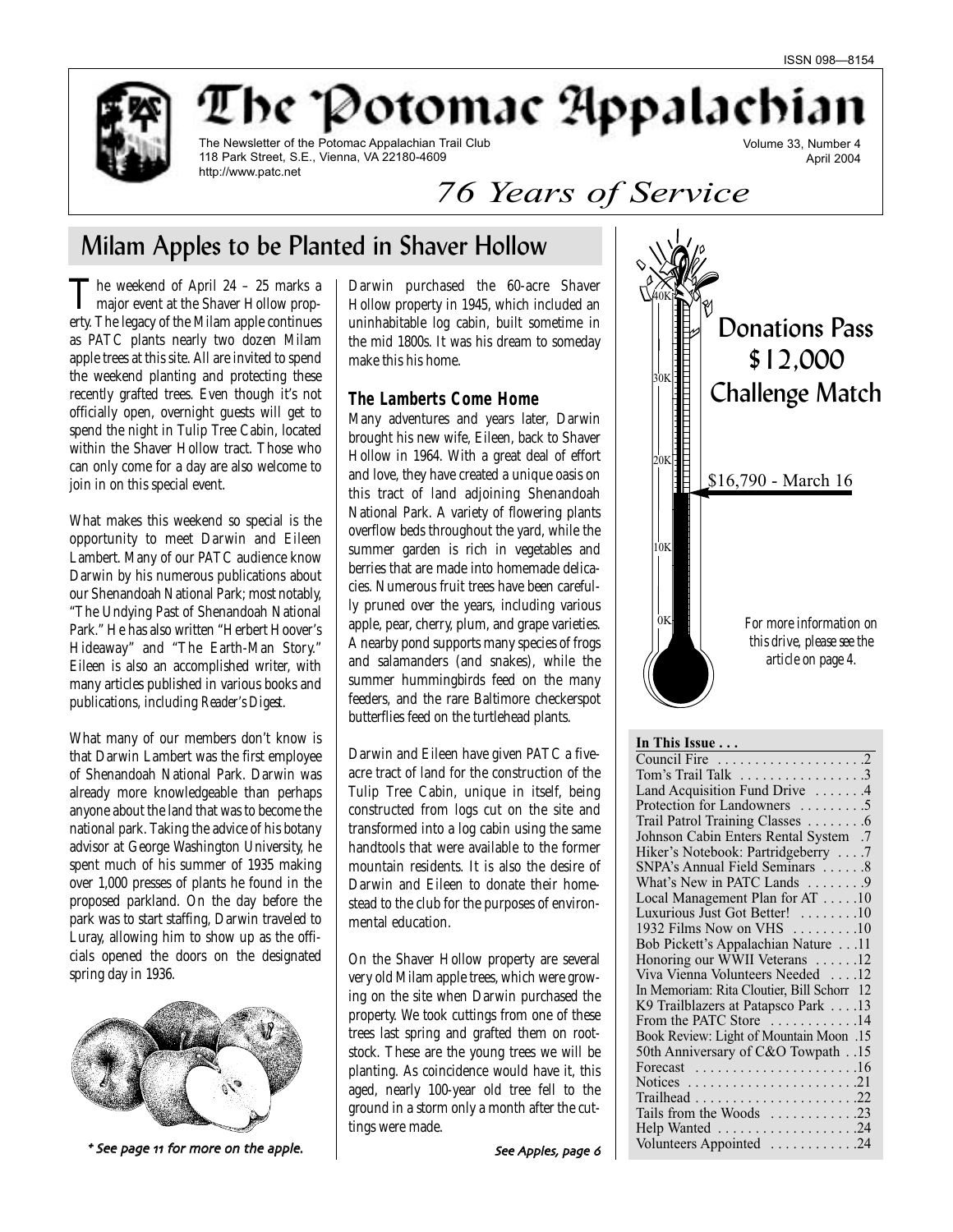#### **Council Members, Chairs and** *PA* **Staff**

#### **Officers**

**President:** Tom Johnson (johnts3@juno.com) Weekdays, Reston, Va, ph. 703/435-2755 Weekends, Front Royal, ph. 540/622-6422 **VP Volunteerism:** Mickey McDermott **VP Operations:** Fred "Hop" Long **Treasurer:** Gerhard Salinger **Secretary:** Georgeann Smale (gsmale99@yahoo.com) **Supervisor of Trails:** Liles Creighton **Supervisor of Membership:** Susan Nelson **Supervisor of Land Management:** Chris Mangold, csm5749@yahoo.com **Supervisor of Facilities:** Larry Marcoux **Supervisor of Education, Information, and Activities:** Lisa Still

**General Counsel:** Charles Sloan

#### **Sections/Chapters**

**Mountaineering Section:** Andy Britton **SMRG:** Christopher Smith **Ski Touring Section:** Bert Finkelstein **North Chapter:** Pete Brown **N. Shenandoah Valley Chapter:** Lee Sheaffer **S. Shenandoah Valley Chapter:** John Held **Charlottesville Chapter:** John Shannon **West Virginia Chapter:** Judy Smoot

### **Standing Committee Chairs**

**(Council Members) AT Corridor Monitoring:** Tom Lupp **Blackburn Trail Center:** Chris Brunton **Budget:** David White **Cabins Operations:** Mel Merritt **Cabin Construction:** Charlie Graf **Conservation:** Jeff Pearcy **Grants & Donations:** Susan Nelson **Endowment:** Don Price **Finance:** Gerhard Salinger **Hikes:** Karen Brown & Lee Sheaffer **Internet Services:** Stephen Raia **Land Management:** Chris Mangold, csm5749@yahoo.com **Legal:** Charles Sloan **Maps:** Dave Pierce **Maryland Appalachian Trail Management Committee:** Charlie Graf *Potomac Appalachian:* Linda Shannon-Beaver **Public Affairs:** George Still **Publications:** George Meek **Sales:** Vacant **Shelters:** Frank Turk **Trail Lands Acquisition:** Phil Paschall **Trail Patrol:** Holly Wheeler **Tuscarora Trail Land Management:**

Vacant

#### **Special Committees/Ongoing Activities**

**Archives & Library:** Carol Niedzialek **Cabin Reservations:** Shakuntala Ghare **Communications Team:** Vacant **Deputy Finance Committee Chair:** John Ferguson **Deputy Supervisor of Trails:** Jon Rindt **Headquarters Facility:** Orron Kee **Information/Sales Desks:** Annetta DePompa **Medical:** Vacant **Shelters, Cabins, & Cabins Land Fund:** Larry Marcoux **SNP Boundary Trailheads Study Group:** Mark Holland

**Tuscarora Trail Shenandoah Valley Project:** Phoebe Kilby & Larry Bradford

#### *Potomac Appalachian*

**Chief Editor:** Linda Shannon-Beaver PA@patc.net **Features Editor:** Joanne Erickson **Forecast Editor:** Suzie Shannon PA-Forecast@patc.net

## Council Fire

The Potomac Appalachian Trail Club's<br>regularly scheduled Council Meeting was held at club headquarters on Feb. 10, 2004. President Tom Johnson announced the donation of a laptop to the club, a result of efforts of Susan Nelson's Grants and Donations Committee. The club plans to buy a Power Point projector, so club members will be able to give Power Point presentations. Tom also announced the expected implementation date to computerize the cabins reservation system as May 15, 2004.

Administrator Wilson Riley informed Council members of several items regarding headquarters. Heating in the building was lost on Jan. 9 and Jan. 28. To address the problems, the heat exchanger will be replaced after Feb. 15, phase monitors will be installed, and a maintenance contract will be signed. Regarding parking, Wilson warned Council members that neighbors were enforcing their parking policies with towing. He advised members to park only at HQ or in public parking at the community center down the street.

#### **Finance**

Treasurer Salinger distributed the monthly budget report for January 2004, noting several points of interest. Cabin rentals are as expected, sales are low. And according to a new procedure, to receive brief monthly reports, from the three restricted accounts, Council heard a quarterly review of the Trail Lands Fund.

Phil Paschall introduced the topic of a land acquisition in Green County to provide parking above the flood level for the Rosser Lamb home place and John's Rest Cabin. Council approved the acquisition two years ago; however, the land was taken off the market. It is now available again; Phil will present a proposal for the acquisition.

Council addressed two action items introduced by the treasurer. In the first, Council approved three motions to change club policy regarding check-signing authority, to comply with recommendations made during the recent audit. In the second action item, Council approved two motions, identifying by name the current club officers who hold check-signing authority and safety deposit box access.

#### **Trails and Lands**

Supervisor of Trails Liles Creighton announced a closure of the Tuscarora Trail near the park boundary at Rte. 340. The landowner has closed the area to public access. Liles reported attending an award ceremony on Jan. 17 in Williamsburg to accept a plaque honoring PATC's Don White. Don won an award from the Society for Technical Communication, as author of the club's new brochure, "What's a Trail Crew?"

#### See Council Fire, page 3

### HEADQUARTERS HOW TO CONTACT US FOR CABIN RESERVATIONS, MEMBERSHIP INFORMATION, AND SALES

Address: 118 Park Street, S.E., Vienna, VA 22180 Hours: Monday through Thursday, 7 p.m. to 9 p.m.

and Thursday and Friday 12 noon to 2 p.m.<br>Phone  $\#$ : 703/242-0315 24-hr. Activities Tape #: 703/242-0965

To receive an information packet: Extension 10 To leave a message for the Club President, Tom Johnson: Extension 40 Club e-mail: info@patc.net Facsimile #: 703/242-0968 World Wide Web URL: http://www.patc.net

#### STAFF

#### DURING REGULAR BUSINESS HOURS

Director of Administration: Wilson Riley (Ext. 11) e-mail: Wriley@patc.net Trails Management Coordinator: Heidi Forrest (Ext. 12) e-mail: hforrest@patc.net Business Manager: Monica Clark (Ext. 15) e-mail: mclark@patc.net Membership/Cabin Coordinator: Pat Fankhauser (Ext. 17) e-mail: pfankhauser@patc.net Sales Coordinator: Maureen Estes (Ext. 19) e-mail: mestes@patc.net

Bus/Metro Directions to Headquarters: For more information about Metrobus routes or Metrorail lines, schedules, fares, and parking fees, call the Metro at 202/637-7000. The TDD number is 202/638-3780.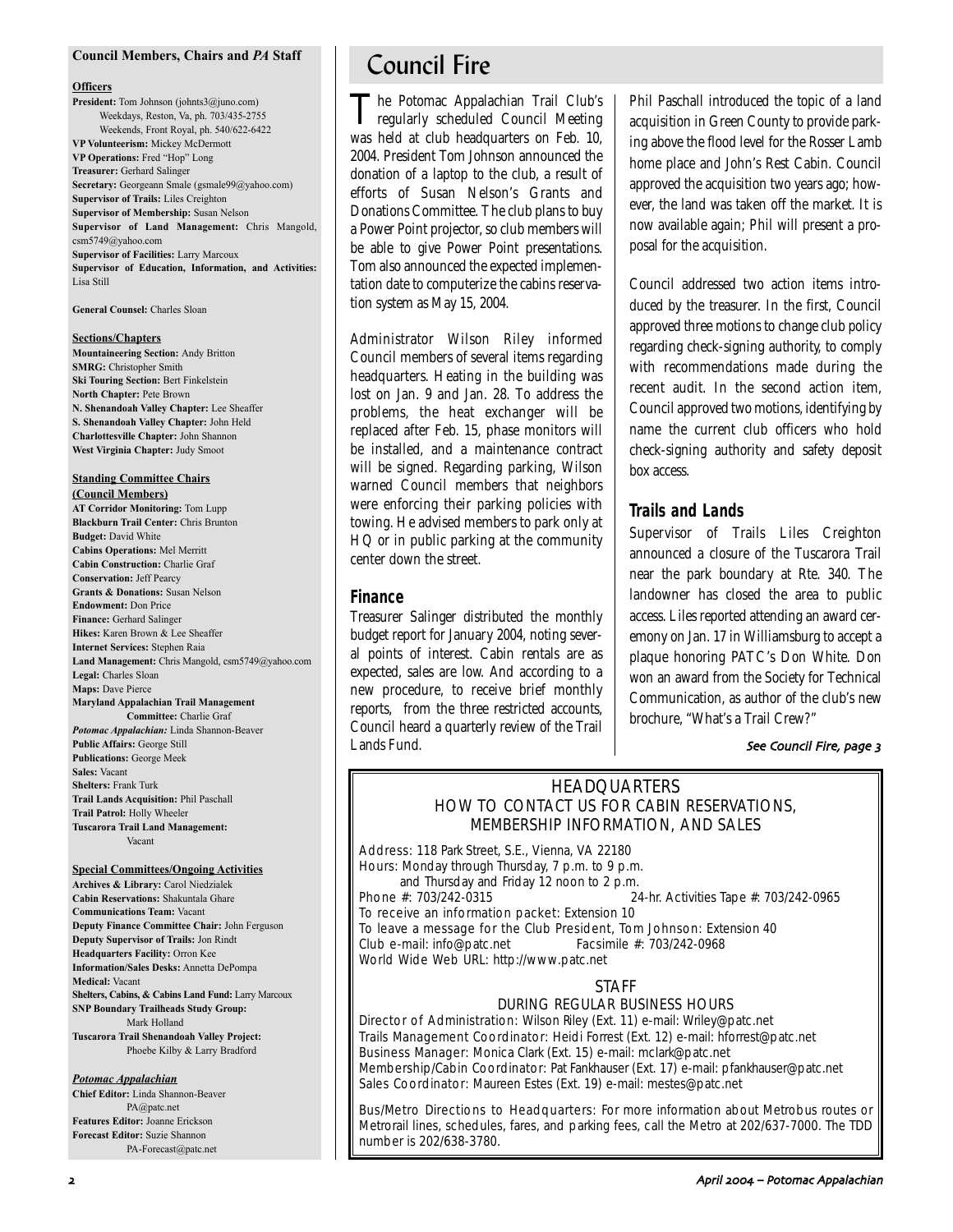## Tom's Trail Talk

### **Trail Patrol**

Trail Patrol, I am reliably informed, origi-nated in 1973 in an informal conversation between Ruth Blackburn and Ray Fadner, both of whom served as PATC president (although not at the same time). The purpose was to be educational, and the model followed an existing program by AMC. Our first trail patroller, Keith Conover, was out on the trail by June of that year.

Our current Trail Patrol contingent consists of about 60 active and fully qualified volunteers and approximately 20 others who have attended meetings or are in some form of training to become Trail Patrol members. Each member volunteers to perform patrols in order to educate hikers and help them with any problems. They place great emphasis on Leave No Trace principles and try to educate those who are "off the reservation" to understand the environmental impact of their activities. They help lost hikers to find their way back. They destroy fire rings that appear periodically along heavily used trails. They carry first aid kits in case of need. (And they know how to use them.) They provide hikers with information on trail conditions, give water to dehydrated hikers, and perform light trail maintenance like picking up litter and throwing downed tree limbs off the trail. They do not practice law enforcement and they avoid confrontational situations. And when there is a situation that can't wait, they know whom to call to get action.



Holly Wheeler and Jen Hulsey (at right) lead a fall 2003 backpacking class at Dolly Sods Wilderness Area, one of the products of the Trail Patrol.

All 1,000 miles of PATC trails fall within the responsibility of Trail Patrol. Patrols are reported to the club via a reporting form on the Web site. And the reports are not confined to where they hiked and to whom they talked. They are also supposed to include trail conditions, and these reports are designed to go to the district managers. The connection between Trail Patrol and the trail maintainers is very important.

Trail Patrol plays a huge role in PATC's educational activities. In addition to helping out on the trail, they run the club's hike leader training and backpacking programs. They offer Leave No Trace classes and seminars. And, they run PATC's Ridge Runner program. (More about that in a later column.) But trail patrollers themselves have to go through considerable education to get the badge. Like SMRG (Shenandoah Mountain Rescue Group), a lot of what they do is getting ready to do it.

Holly Wheeler is the current head of Trail Patrol. Say hello to Holly, folks.

*—Tom*

#### Council Fire, from page 2

#### **Other Business**

*Cabins:* Mel Merritt reported the Gypsy Spring Cabin work was progressing; the cabin would be in the rental system perhaps by the summer. The National Park Service would begin the \$80,000 Rock Spring Cabin restoration April 19. A masonry restoration workshop, open to registration by interested club members, will be held during the restoration, on May 11, 12, and 13. And a cabin overseers' meeting is scheduled for the morning of April 3 at Blackburn Center; the Cabins Committee meeting will follow in the afternoon.

*Northern Shenandoah Valley Chapter:* Lee Sheaffer distributed the Winter 2004 issue of the Northern Shenandoah Valley Chapter newsletter.

*North Chapter:* Pete Brown plans to publish an announcement in the *Potomac Appalachian* of a temporary detour of the Tuscarora in Pennsylvania, due to pipeline work in the spring.

*SMRG:* John Luck reported that SMRG took part in a successful search in Shenandoah National Park, in relatively severe cold, for a disturbed individual reportedly without clothes. The individual was found alive at 2:30 a.m.

*AT Corridor Management:* Tom Lupp completed the revisions to the local Appalachian Trail Management Plan. The changes will be distributed to 44 trail partners, and 20 PATC members, and a master copy will be available for review at HQ. He thanked Dave Pierce and Warren Sharp for their help. Tom Johnson thanked Tom Lupp for his work on the update.

*Mountaineering Section:* Andy Britton reported the mountaineering section is monitoring the development of the Great Falls Park, Va., management plan. The climbers are interested in the plan as it affects access and use of the climbing areas.

The February Council meeting was attended by six club officers, 12 committee chairs, three chapter representatives, two section representatives, one staff member, and four other club members. ❏

*—Georgeann Smale, Secretary*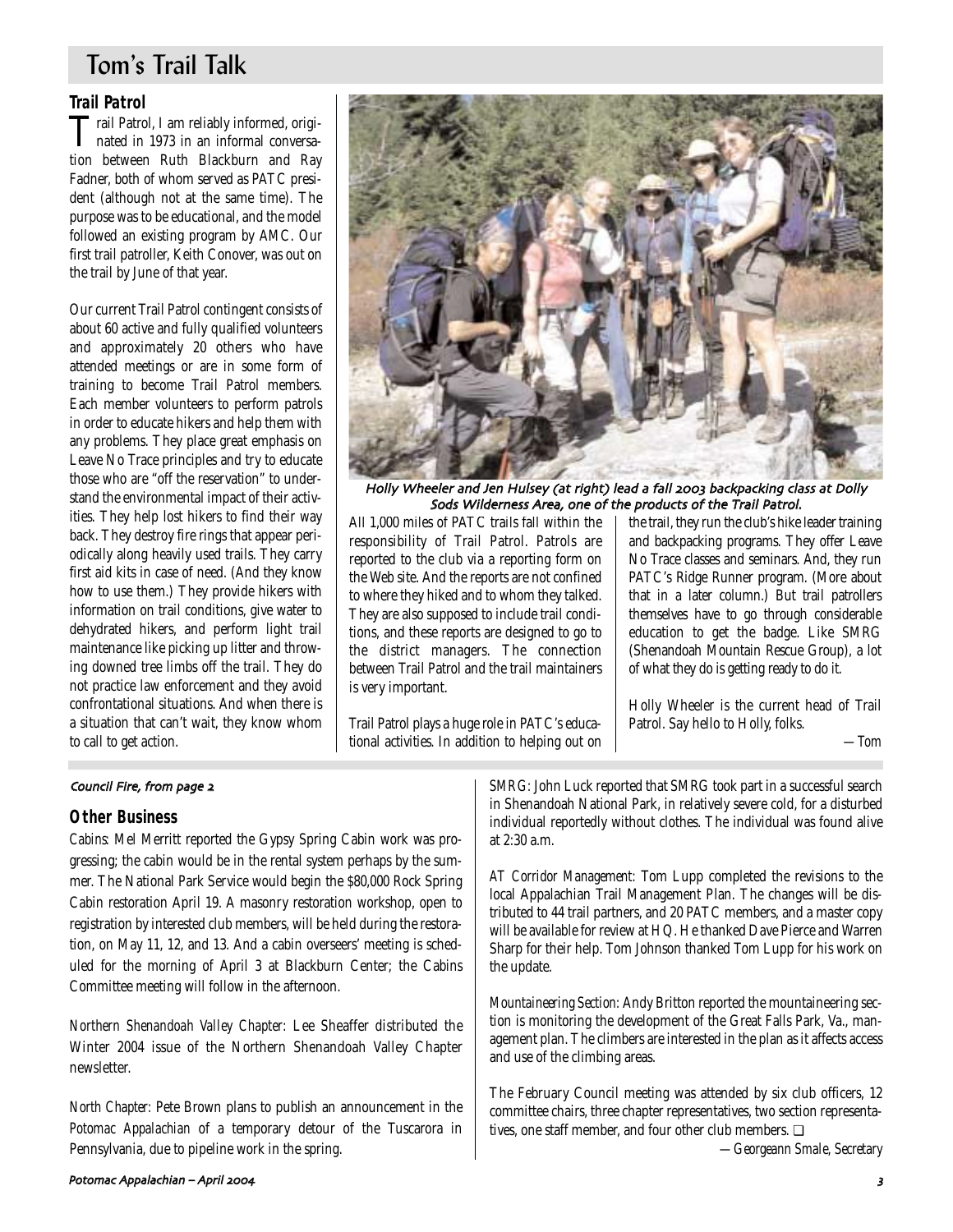## Thank You, Thank You!

Many thanks to the 150 contributors who have donated to our Land<br>Acquisition Fund Drive. As of March 16, halfway though the drive, nearly \$17,000 has been donated to help replenish the funds that permit PATC to purchase and conserve lands that support trails and cabins. These contributions also permit the club to receive an additional \$12,000 from members who challenged the membership to match donations up to that amount. There has also been a payment of \$5,000 from an anonymous donor partially paying the original \$12,000 matching fund.

With three months left in the drive, we hope to achieve an additional \$14,000 in donations for a total of \$40,000; 10 percent of the \$400,000 paid for lands in 2003. (See the article on page 7 in this issue announcing the addition of the Johnson Cabin to the cabin rental system. The

## Land Acquisition Fund Donor List

George & Frances Alderson Bruce Ammerman Richard L. Ashbacker Rick Atwell Nina Bang-Jensen Lester W. Bates Pierce Beij David & Pamela Benson Brian Booker Keith Boswell Paul D. Brettschneider Randall Brooks Donna M. Brother Betty L. Brown Chris Brunton Dan Burd & Anne Reynolds Bruce H. Burnside John & Renee Butler Olivia Carolin Jeffrey S. Christie Victoria Cornish & Family Richard L. Crisci Mary Ellen Cunningham Anita DeFranco Robert A. Dooling Robert Edmonds Anne Eggers Susan D. Eisenfeld & Neil J. Heinkamp Philip Eliot & Susan Cunningham Elton Ellison Aksel & Melanie Falk Craig & Donna Farabaugh Peter Farrell Joe Gareri & Holly Wheeler Robert Garner

Gerard & Jane Gold Mark Haynes Leo Hebert Katrina Hedlesky Robert Hendricks David Horwitz Richard E. Hostelley, Sr. Walter D. Housman Joseph T. & Mary Howard Craig Howell Mitchell Hyman Andrea Illig & Dean Gardels Janet Irwin Suzanne Izzo Thomas R. Johnson Russell Knaub Robert Lewitt James Lipscomb Joel & Sharon Marcus-Kurn Jeffrey Marks Sandra Marra Dan McGill William H. Miller Ronald D. Morgan Robert Mroczek Barbara Nash David Nebhut William Needham Jeffrey Norman Joseph J. O'Neill Marie J. Oakberg Bill Olson Stephen Osbrach Peter J. Oswald Joan G. Paull

70 acres that contain this cabin and several trails was one of the purchases made in 2003.)

All contributors of \$25.00 or more will receive a copy of the revised cabins booklet due for publication this year. Other rewards for higher contributions are indicated on the contribution form.

Please send your generous check and the form (located on page 9) to: Tom Johnson, President, PATC; 118 Park Street, S.E.; Vienna, VA 22180-4609. Help PATC achieve its mission of conserving wilderness for the enjoyment of its members and the public.  $\Box$ 

*—Hugh Robinson*

Richard B. Peacock Charlie & Lou Per-Lee Susan O. Pfaltz Allen Poole David & Karen Pugh Richard W. Redick Edward Reis John W. Restall Hugh T. Robinson John Mosby Russell Paul Schelp Ann I. Schneider J. Eric Seaborg & Ellen Dudley Sidney & Mildred Secular Lee Sheaffer Mary Hellen Shortridge John Singleton Glen C. Skaggs Steve Smith Marilyn Stone Paula M. Strain Shirley Strong Paul Van Order George Walters Elizabeth K. Weisburger Charles & Margaret Wettling John & Val Wheeler Ken & Pam Williams Dean Worcester

An additional 42 donors wished to remain anonymous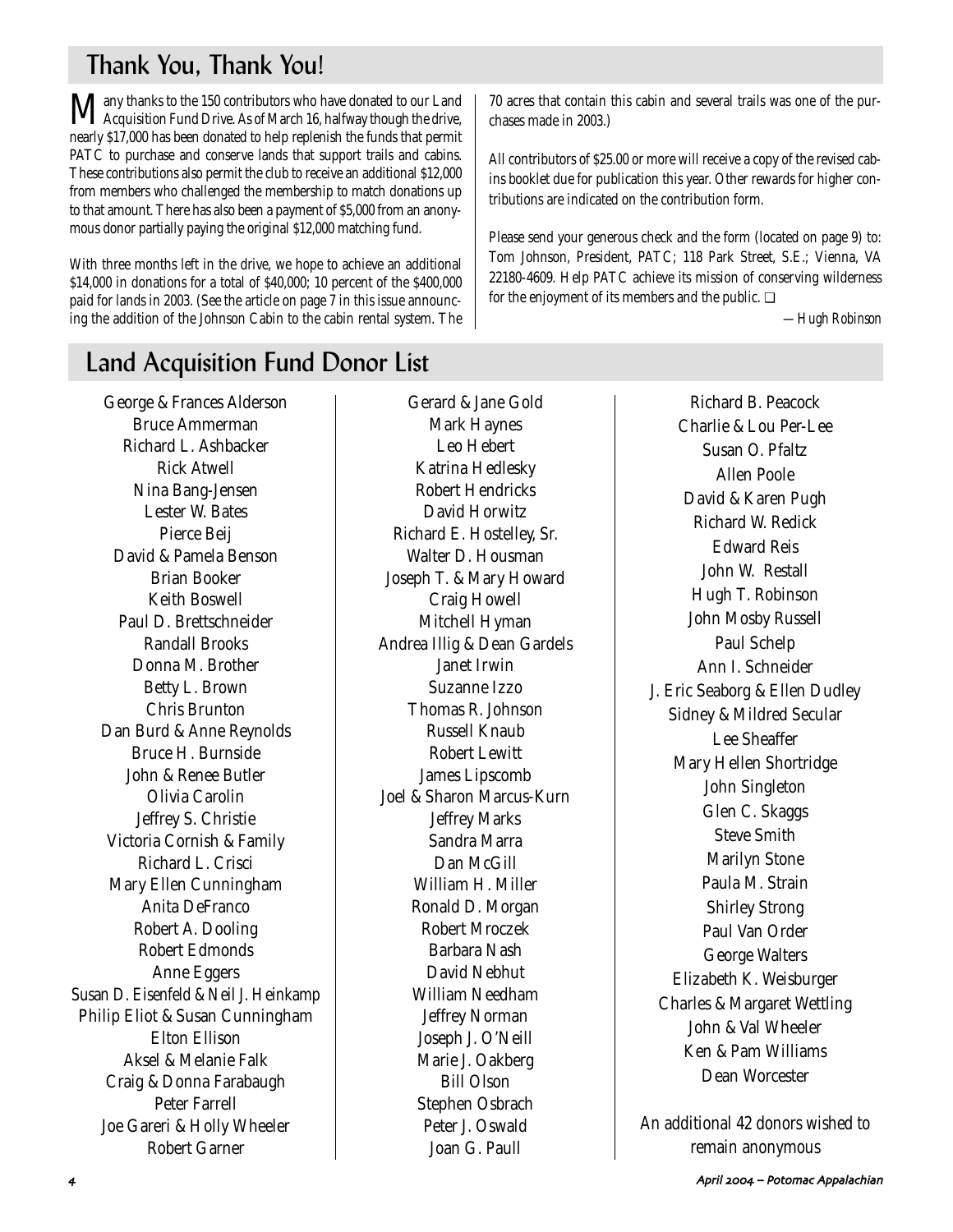## Protections for Landowners Who Allow Recreational Use

This article highlights protections for<br>landowners who allow hikers access to their land under state "recreational use" statutes. We will discuss the laws of Maryland, Pennsylvania, and Virginia.

While the context is different, just as PATC volunteers are protected for the service they render, landowners are protected from all but the most egregious forms of negligence when they allow access to hikers or grant easements for trails. The protection is lost, however, if the landowner assesses a fee or charge.

### **Landowners Have Limited Liability to Hikers**

*1. Landowners are not Liable for Ordinary Negligence.* The state laws provide that landowners who allow access generally owe no "duty of care" to keep their land safe for entry or use or "duty to warn" of hazardous conditions when others use their land for recreational purposes. In all three states, "recreational use" is broadly defined and includes hiking, camping, hunting, and fishing. (The Maryland statute also defines "educational purpose," to include nature study and observing historical, archaeological, or scientific sites.)

What does the absence of these duties mean for hikers? The laws all state that the landowner does not represent that any trails are safe, hikers are not considered "invitees" (like a guest you might invite for dinner) to whom a higher duty of care is owed, and the landowner assumes no liability for the intentional or negligent acts of hikers.

In other words, like the PATC volunteer, the landowner is immune from liability to hikers for ordinary negligence. Examples would include most cases involving injuries to hikers from trail conditions (rain, snow, and ice; falling trees and limbs; use of streams and other bodies of water), and the cases support that.

*2. Broad Definition of Landowner.* All statutes define landowner broadly to include holders of title; lessees; occupants; or others in control of, or holding an interest in, the property. For example, in Maryland a contract "property manager" of a fitness trail was found to have a sufficient property interest to qualify for liability protection, and in Virginia a city that maintained stairs for public access to a beach, but neither owned nor leased the land, likewise qualified for liability protection. The

**'landowners who allow access generally owe no "duty of care" to keep their land safe for entry or use or "duty to warn" of hazardous conditions when others use their land for recreational purposes.'**

principles of these cases would arguably give the PATC landowner status and the benefit of immunity from ordinary negligence for hiker injuries on trails it maintains. The state, or any city, subdivision, or agency of the state, is also considered a landowner entitled to liability protection; and the Virginia case applies that principle.

*3. Landowners are Liable for Gross Negligence.* The landowner remains liable for gross negligence or willful or malicious failure to guard or warn of a dangerous condition, use, structure, or activity. Landowners, thus, do have a limited "duty of care" and "duty to warn" of dangerous conditions, which are not obvious and of which they have actual knowledge; know that an injury could result; and fail to act given that knowledge. Of these elements, showing that the landowner had actual knowledge is often the most difficult to prove. Examples of willful or malicious landowner conduct would include spring guns set by the landowner, leaving trees half sawed through near trails, and failure to warn of sinkholes or surface mines.

*4. Hiker Access and Permission.* Landowners can deny access and post "Private" and/or "No Trespassing" signs. But what is the situation if no signs are posted? Obviously, unless there is a recognized trail or other evidence that the landowner allows hiking (posted signs to that effect), the best course is to seek and obtain permission.

The statutes do refer to landowners "directly or indirectly" permitting (Maryland) or giving permission "express or implied" to recreational users (Pennsylvania and Virginia). The Maryland statute, however, also contains provisions where landowners "may grant permission" by written consent and authorizes the secretary of natural resources to distribute "permission cards" to facilitate obtaining written consent. While the Maryland statute does not indicate that written consent is required, a hiker in Maryland is well advised to obtain landowner consent to use trails not shown as open to hikers on maps or in guide books.

### **Landowner Charges**

Landowners lose their negligence liability protection if they assess a "charge" or "fee." The liability protection is lost precisely because fee-paying recreational users are being invited and charged for the privilege.

In situations where fees are charged, generally the liability protection is lost only if the injury resulted from an activity for which a fee was charged. To illustrate, a charge for camping or parking may not cause the loss of liability protection if an injury occurs while hiking on trails for free. Of course, most landowners allowing access are unlikely to charge hikers, and the loss of liability protection is a good reason not to charge them.

There are also some significant exclusions from the definition of fee or charge. All three states exclude rentals paid to landowners for leases or easements by government agencies in determining whether a fee or charge is being assessed. Virginia goes further and excludes payments from incidental sales of forest products and amounts to "improve the land or access to it" for recreational purposes or "remedy damages caused by such uses."

### **Leases of Land to the State**

All three states encourage landowners to make land available to the state (or any subdivision of the state) for recreational purposes by specifying that lease payments do not count as a fee or charge. In addition, the Maryland and Pennsylvania statutes provide that the landowner liability protections are applicable to land leased to the state unless "otherwise agreed in writing." Presumably, a landowner leasing land to the state should not, and would not, agree in writing to any lesser protection.

Virginia takes a different approach. In Virginia, when a person grants an easement to the state, that person shall be held "harmless from all liability." Moreover, the state shall provide and pay the cost of "all reasonable legal services required by any person . . . as a result of a claim or suit attempting to impose liability." Finally, any provision of a lease or other agreement that purports to "waive the benefits of this section shall be invalid . . ."

See Protections, page 6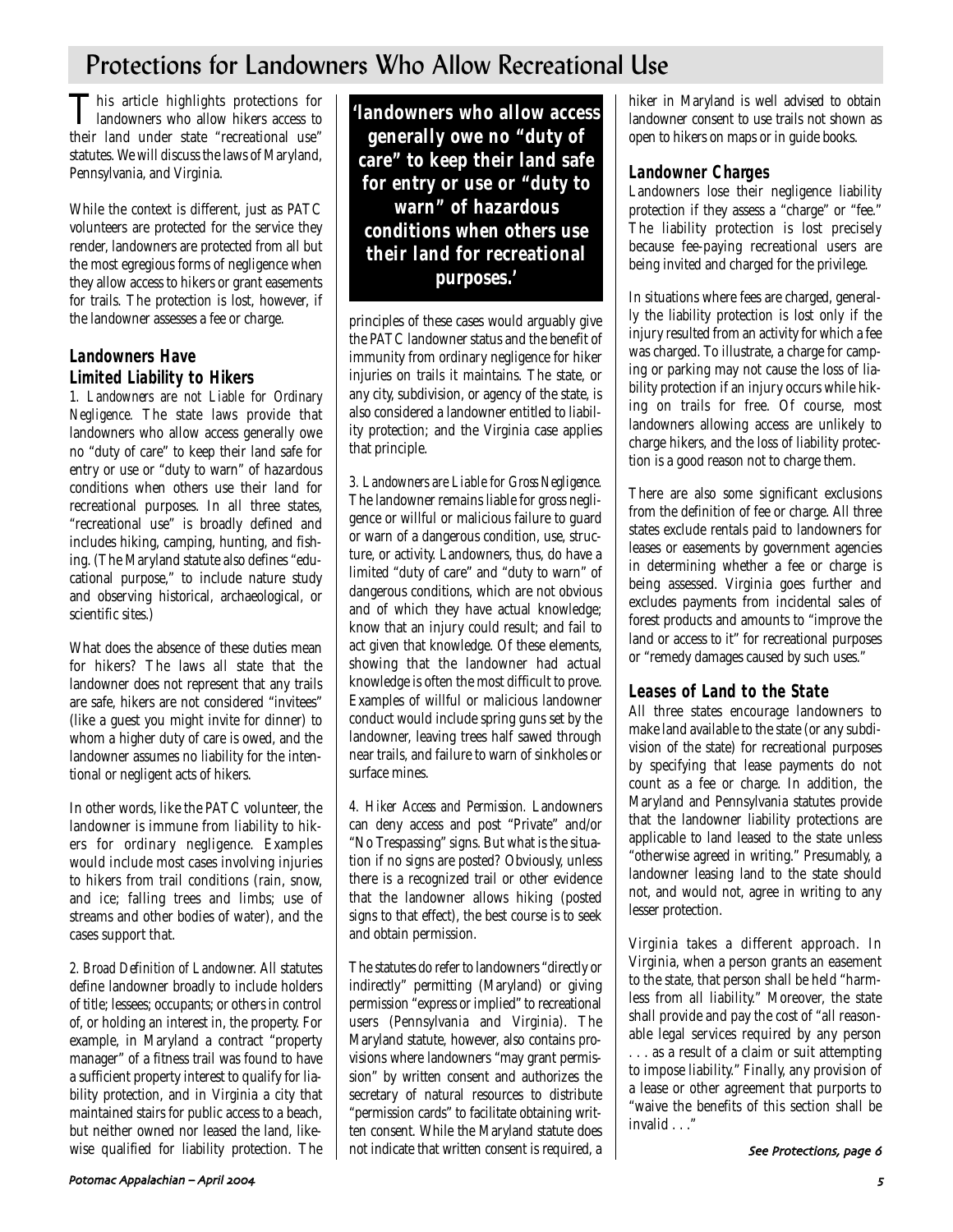There's one more tree that we will be planting. In the summer of 1935, when Darwin was inventorying plants, he befriended a family that lived in the upper limits of the Thornton River watershed, close to the newly opened Skyline Drive. He ended up spending his summer living with Newt Sisk and his family, learning much about the mountain residents and their way of life. Unfortunately, it would be a matter of only a few years before the Sisks had to abandon their land, and the home was ultimately destroyed. But even now, on this site grows one of the tallest pear trees in the state. While the variety of the tree is unknown, it is known as the Sisk pear. A cutting from this tree has been taken to make a new grafted Sisk tree. An appropriate place of honor will have to be found for this special tree.

Please consider joining Darwin and Eileen and friends as we celebrate the next generation of Milam apples on their homestead. See the April 24-25 Forecast event for details on the weekend. ❏

*—Bob Pickett*

#### Apples, from page 1 and the state of the protections, from page 5

In Virginia, the state assumes the landowner's responsibility and cannot deny a person leasing land to it the benefits of these provisions (no liability, state provides and pays reasonable costs of required legal services). These provisions provide significant incentives for landowners to lease land to the state for recreational purposes, while also ensuring that the state carefully evaluates its need for the leased land.

### **Conclusion**

Recreational use statutes protect landowners who allow access to their land for hiking, from liability for ordinary negligence where no charge is assessed. These statutes do this by modifying the landowner's duty of care and duty to warn users of unsafe or hazardous conditions. In short, the hiker assumes the risk,and the landowner is only responsible for injuries to hikers resulting from willful or malicious actions. Landowner is broadly defined in all three states, but the statutes differ in how they define and what they exclude from fees/charges, when access for hikers is considered authorized, and how they treat landowners who lease land to the state. ❏

*—Bob Nelson*

## Potomac Appalachian Trail Club Trail Patrol presents BACKPACKING 101

## An Introductory Backpacking Course

The BP101 class provides those persons, 18 years and older, who have moderate or no backpacking experience with the opportunity to expand their enjoyment of the outdoors through the practice of backpacking. The class provides basic instruction in equipment selection and use, information and techniques to enhance safety and comfort, and Leave No Trace methods. It also provides more experienced backpackers an opportunity to hone or renew their skills and adapt their backpacking techniques to the Leave No Trace wilderness ethic.

**INTRODUCTION NIGHT:** April 12, 2004 (Monday), 7:30-9:30, PATC Headquarters, 118 Park Street, SE, Vienna, Va.

**INSTRUCTIONAL WEEKEND:** April 17 - 18, 2004, 8:00 a.m. Sat. - 4:00 p.m. Sun. Prince William Forest Park, Triangle, Va. (Sat. overnight car camping in group campground is encouraged but not required.) **OVERNIGHT BACKPACKING TRIP:** May 1 - 2, 2004 (Sat. - Sun.) Trip destination and times TBD. **FEE:** \$60.00 for PATC Members; \$75.00 for non-members

**FOR MORE INFORMATION:**

Contact John Browne: 703/425-5645, e-mail: back2\_packing@cox.net. ❏

## **Historic Rock Masonry Class Offered by SNP**

The course will be a hands-on instruction in rock masonry work, with emphasis on repair of historic rock masonry construction. The course will be instructed by the NPS National Historic Preservation Training Center in conjunction with the Rock Spring Cabin rehabilitation and restoration project in Shenandoah National Park. There is no cost to volunteers for the course. Participants can reserve a space to stay at the Pocosin Cabin at no cost, or folks can make arrangements to stay in one of ARAMARK's lodging facilities at the Government per diem rate of \$55 plus tax per night. The course will be conducted in the park on May 11, 12, and a half day on the 13th.

The course is offered to PATC with the expectation of developing volunteer workers trained in rock masonry skills who will perform structural repairs of PATC-managed facilities within and outside of the park. Potential participants interested in this offer please contact Pat Fankhauser at 703/242-0693, Ext. 17. Potomac Appalachian Trail Club Trail Patrol Presents

## Hike Leadership **Training** May 22 and 23, 2004

The Trail Patrol is hosting a Hike Leadership Training course on May 22 and 23 at Prince William Forest Park. The two-day course uses classroom and hands-on instruction to teach participants the essential skills for leading safe, enjoyable hikes with minimal environmental impact.

The topics to be covered include: Medical Emergencies, Planning, Personal Equipment, Leave No Trace, Leadership Skills, Standard Procedures, Emergency Procedures, and Navigation and Map Reading.

For more information contact Ben Fernandez at 703/327-9788 or 3ferns@adelphia.net. ❏



June 7 and 19-20, 2004

This course is designed for those who want to better understand Leave No Trace (LNT) skills and ethics and help others understand their impact on the backcountry.

You will have opportunities to learn about the impact of your choices in the backcountry, to practice minimizing your impact, and to gain confidence in helping others understand LNT skills and ethics.

After completing the course you will be a certified LNT trainer. It is our hope that you will be willing to give LNT presentations to community groups if your schedule permits.

### **Indoor classroom instruction:**

Mon., June 7, 7:15 p.m. to 9:45 p.m. **Outdoor Instruction:** (low-mileage backpacking weekend):

Sat. – Sun. June 19-20, SNP

**Fee: \$30 (non-refundable)** Includes course material

For more information or to register (required), please e-mail

Anniell Miller at amill1@yahoo.com or call 703/250-8113 (before 11p.m.) ❏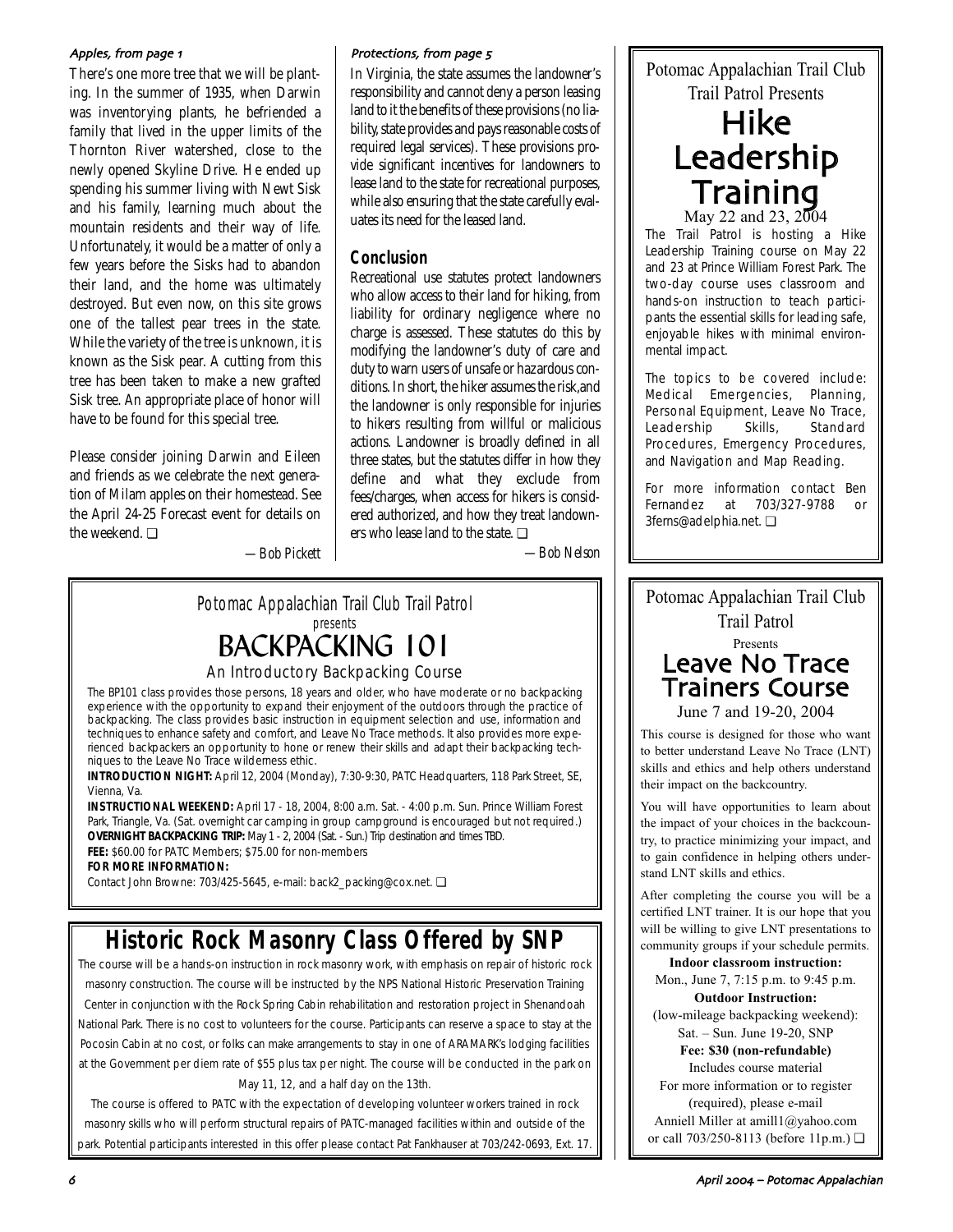## Johnson Cabin Enters Rental System

The Johnson Cabin, introduced to PATC members in the August 2003 *PA*, has been added to the cabin rental system. Built as a hunting cabin in the early 1990s by Andrew and William Johnson, it is well constructed and needed only minor work to make it ready for the rental system. This "cozy" 7' x 15' cabin was modified to include two 48"-wide stacked bunks, providing very comfortable accommodations for two or a maximum of four compatible friends or family. Features include an easy-starting, small heat- and cooking-stove with fine draw, a Hoosier cabinet, and a drop-down table with a view out the window. Four folding chairs stow away easily when not in use.

This is the fifth functioning cabin on the Vining Tract and is located an 0.8-mile hike from the upper parking area, about 0.3 miles west of the Morris Cabin. Trails abound in the Vining Tract, and the acquisition of the 70-acre Johnson property has added the potential for extended hiking. Of historical significance is the adjacent (uninhabitable) Louraine Morris house, featuring a back kitchen building with a dog trot.

The rental fee will be comparable to the other six-and-under capacity cabins; \$25 on weekend nights and \$15 on weekday nights. ❏ *—Ken Lyons*









*Hiker's Notebook* **Common Name:** Partridgeberry, squaw-vine, checkerberry, twinberry, deer berry, winter clover, two-eyed berry, running-fox.

**Scientific Name:** *Mitchella repens* (genus named for John Mitchell, a physician who developed a treatment method for victims of the 1742 Philadelphia yellow fever epidemic, repens refers to its low, creeping, ground-cover growth). Partridgeberry is a diminutive, evergreen, ground-hugging vine that forms a dense mat from rooting stems. It has a spring-green color with bright red berries.

**Potpourri:** The name squaw-vine derives from its use in Native American herbal medicine. It was made into a tea that was used in the last several weeks of pregnancy to promote easy childbirth. It was once widely used by white women settlers and was listed as a drug in the 1927 "U.S. National Formulary." It was removed in 1947 as parturition came to be a matter for hospitals and approved and tested drug therapies. The tea was also used to treat coughs and colds.

The name twinberry is due to the peculiar manner in which the partridgeberry produces fruit. Flowers are scattered along the individual stems in pairs that are joined at the base, sharing a single ovary. It therefore takes two flowers to make one "twinberry."

The fruit of the partridgeberry is eaten by ruffed grouse, raccoons, and red fox (running-fox) and is estimated to make up about 3 percent of the dry weight of the summer and fall diets of whitetailed deer (deer berry). ❏

—William Needham Visit the Hiker's Notebook Web site at: mwrop.org/W\_Needham/h\_notebook.html.

Potomac Appalachian – April 2004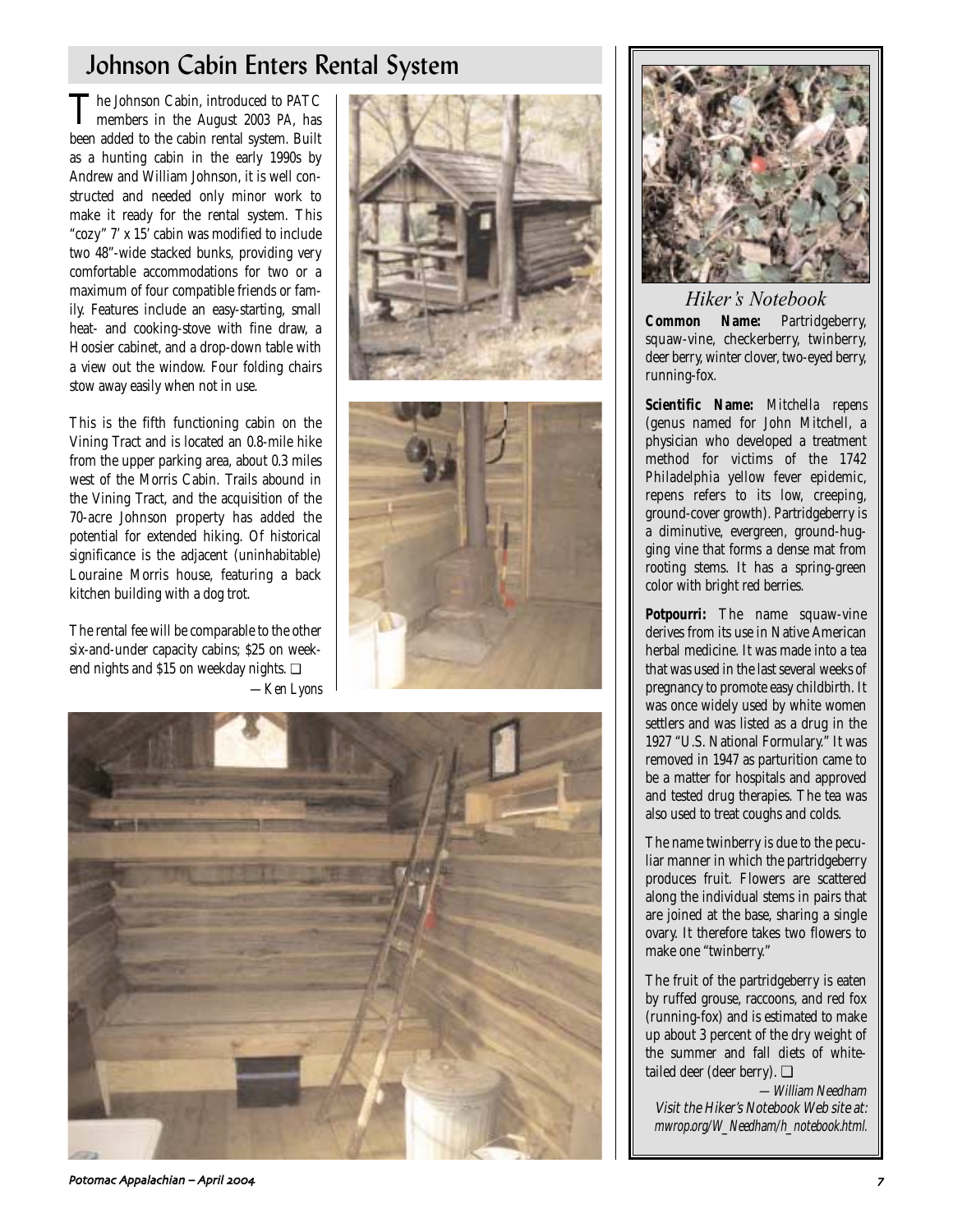## Shenandoah National Park Association's 2004 Field Seminars

### **A Learning Experience in Shenandoah National Park**

**Each year, Shenandoah National Park staff**<br>team with local scientists, researchers, team with local scientists, researchers, educators, and members of the neighboring community to explore topics of mutual interest through Shenandoah National Park's Field Seminars. Whether you're interested in preserving native plants, exploring wilderness, or capturing the beauty of this region through photographs, art, or writing, Field Seminars provide an opportunity to explore the park with those who work, study, and teach here.

Spaces for each Field Seminar are limited, so register well in advance. Registration includes entrance fee to Shenandoah National Park, course instruction, and educational materials.

## **Family Field Seminars**

Shenandoah National Park will host two family-oriented Field Seminars in 2004. These events are designed for adults and children 10 and over.

### **The Basics of Family Camping July 24 & 25, 2004**

Family camping is an American tradition. Join park rangers for a night under the stars in Shenandoah National Park. Gain hands-on experience in the basics of cooking, setting up a tent, and applying Leave No Trace techniques. Park staff and outdoor professionals from Rockfish Gap Outfitters will demonstrate a variety of gear and answer questions about getting started in camping. Tents and cooking equipment will be provided. - Cost: \$45 for one adult & child, each additional family member \$15

### **From Dusk to Dark Aug. 14, 2004**

When the sun sets in Shenandoah National Park, a whole new world comes to life. Join park staff and local naturalists for a close-up look at Shenandoah's night life. From nocturnal animals to constellations that stretch across the sky, explore a world that often goes unnoticed. Discover the park's role in protecting this experience and learn techniques for observing the night in your own backyard. - Cost: \$35 for one adult and child, each additional family member \$10

The following Field Seminars are designed for adults ages 18 and over. Participants 15-18 years of age may attend but must be accompanied by a paying adult.

## **History Revealed May 8, 2004**

Human history is never black and white, but new research is adding depth to the cultural history story of Shenandoah National Park. Tour historic Massanutten Lodge, visit a research site, and spend time with authors Reed Engle and Audrey Horning to discover how new information adds perspective to the park's story. - Cost: \$45

### **It's About Trout May 22, 2004**

Shenandoah National Park's mountain streams provide some of the most enjoyable fly fishing in Virginia. Spend a day with instructors from Trout Unlimited fishing one of the park's outstanding trout streams. Learn about environmental factors affecting stream health as well as techniques for tying flies, casting, and identifying good trout habitat. Come with a current Virginia fishing license and your own gear. All fishing will be catchand-release. - Cost: \$35

### **Birds in Your Backyard June 12, 2004**

Roger Tory Peterson called birds an "environmental litmus-paper." Join park scientists for a look at how Shenandoah National Park monitors this park resource and how a local partnership is returning peregrine falcons to the ecosystem. Learn what you can do at home to monitor bird species and improve backyard habitat for these animals. - Cost: \$40

## **Focus and Frame July 31 and Aug. 1, 2004**

Shenandoah National Park, with its panoramic vistas, abundant wildlife, and diverse forests, is a photographer's paradise. Join professional photographers Rob and Ann Simpson and learn the artistic and technical aspects of capturing nature on film. This twoday Field Seminar is geared for beginners and allows time for indoor instruction, field experience, and individual feedback from instructors. Participants will need to provide their own cameras. - Cost: \$70

### **Plants Out of Control Sept. 18, 2004**

That beautiful plant with the bright, yellow flower may be an enemy in disguise. Join park staff and scientists for a look at how some plants are forever changing the world around us. Discover how park staff work to preserve the diversity of plant species in the park and learn ways to promote good habitat for native plants in your own backyard. - Cost: \$30

## **Celebrate Wilderness**

2004 marks the 40th anniversary of the Wilderness Act. To celebrate this milestone, Shenandoah National Park will conduct three Wilderness Field Seminars. Each seminar provides an opportunity to experience a different aspect of the wilderness story.

### **Voice of the Wilderness Aug. 4, 2004**

Throughout history, artists and writers have interpreted the meaning of wilderness and in their own ways have contributed to the passing of the Wilderness Act. Experience the wilderness they worked to preserve on a moderately strenuous, six-mile hike. Discover how artists became a voice for preservation as you write, draw and dream in Shenandoah's wilderness. - Cost: \$40

## **Wilderness Legacy Aug. 21, 2004**

The story of wilderness is about individuals who turned passion for the outdoors into a law that preserves land "forever wild." That law is the Wilderness Act, and it established a National Wilderness Preservation System. Experience part of that system on a moderately strenuous, eight-mile hike in Shenandoah's wilderness and discover your role in the continuation of the wilderness legacy. - Cost: \$35

### **An Enduring Resource Sept. 4, 2004**

Congress passed the Wilderness Act in 1964 to preserve "the benefits of an enduring resource of wilderness." But what is the resource of wilderness, and how is it beneficial? Join park rangers for a moderately strenuous, five-mile hike in Shenandoah's wilderness. - Cost: \$35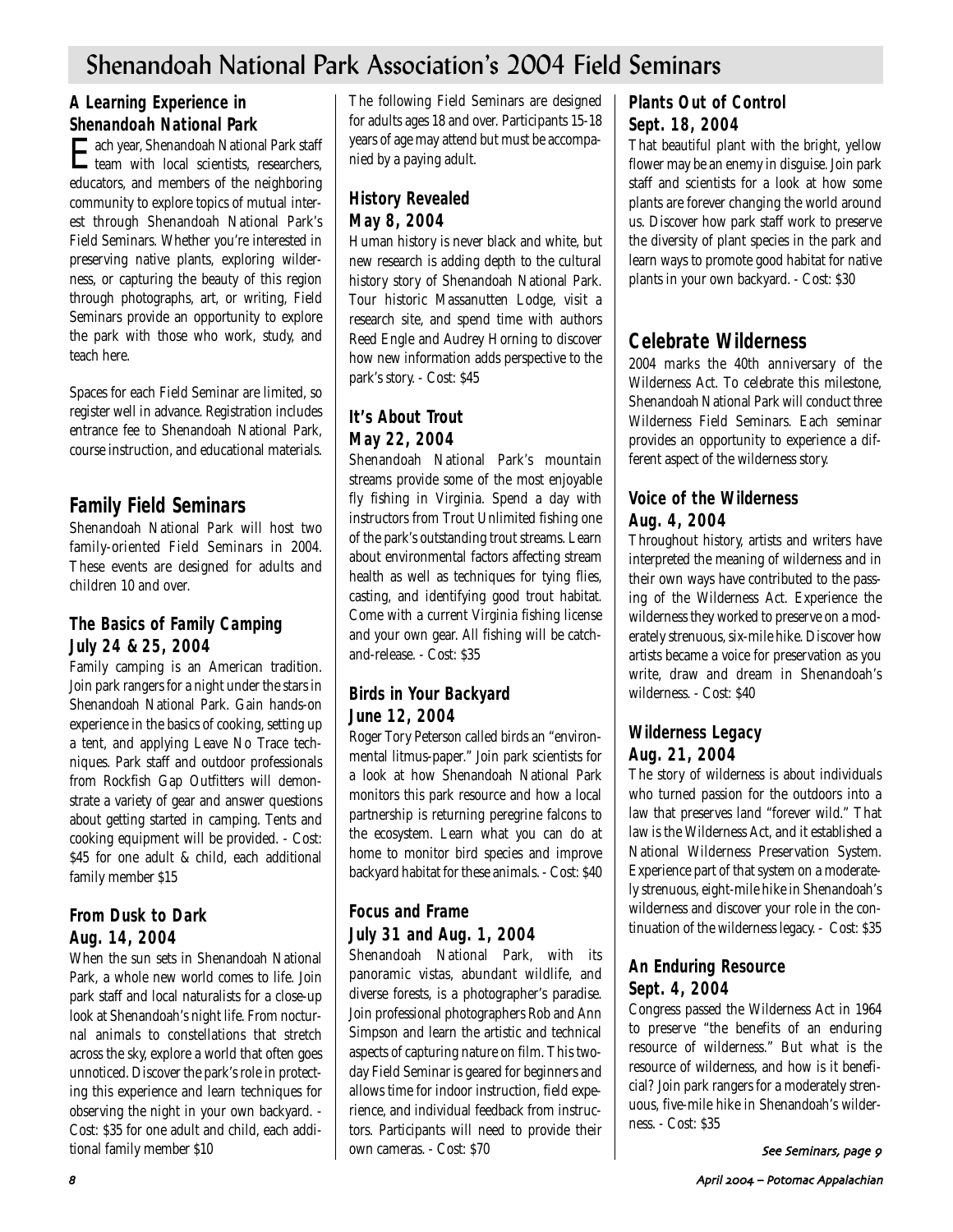# What's New in PATC Lands?

In February, after a decade of negotiations,<br>PATC inked the closing documents on the PATC inked the closing documents on the Hauvermale property, a 67-acre tract in West Virginia close to the Potomac River. Why is this tract so important, and why did we persist so long to acquire it?

As it wends it way north toward Maryland, the Tuscarora Trail leaves public land at the northern boundary of Sleepy Creek Wildlife Management Area. It meanders down a dirt road and traverses two small PATC properties until it gets to a Morgan County park. At WVA Rte. 9 it leaves this park and is once again on roads. It dodges various private tracts and stays pretty much on public roads until it gets to Ruth Morris Forest, a 129-acre tract owned by PATC that stretches north all the way to the Potomac.

Just south of Ruth Morris lies the former property of Amy Hauvermale, a magnificent 67-acre tract of heavily wooded rolling hills. It has a spring, and a creek lies at the bottom of a ravine along its eastern border. The land in this region is almost uninhabited except for the odd residence and trailers that sit in the forest, obviously used exclusively by hunters.

### **Field Seminar Registration**  Seminars, from page 8

Space for each seminar is limited, so register well in advance. Registration includes entrance fee to Shenandoah National Park, course instruction, and educational materials. To register or to get more information, contact Shenandoah National Park's Education Office at 540/999-3489. Field Seminars (as opposed to Family Field Seminars) are designed for adults ages 18 and over. Participants 15-18 years of age may attend but must be accompanied by a paying adult. Registration occurs upon payment. Refunds will be made for cancellations received 10 days prior to the Field Seminar.

SNPA (Shenandoah National Park Association) is a nonprofit organization that supports educational and interpretive activities of Shenandoah National Park. SNPA co-sponsors the Field Seminars, and members receive a 20 percent discount to the events. Show your support for the park by becoming a member of SNPA. Call 540/999-3582 or go online at www.snpabooks.org for more information. ❏ *—Lorrie Knies*

*SNP Education Specialist*



The hiking group: Jason Rainville, Tom Johnson, Chris Mongold, Karen Brown, George Starzmann, and John Brown.

With its acquisition, PATC will be able to route the Tuscarora Trail off public roads. The club plans a shelter near the spring so that tired backpackers can rest overnight.

On Feb. 14, after a week's delay for snow and ice, several PATC members decided to hike a 4.5-mile stretch of the trail that is partly on public roads and partly on private property. The existing trail skirts the Hauvermale Tract which we viewed from across the ravine. The last portion goes across the center of the Ruth Morris Forest and ends at the Potomac.

Hiking was unexpectedly difficult. The snow was 12 - 18" deep and the thin line of hikers struggled, without snowshoes, through the drifts of the forests in that area. It was cold and it was wet, but it was worth seeing the Hauvermale Tract and the potential for improving the Tuscarora Trail. ❏

*—Tom Johnson*

|                                                         | (Address)                                                                                                                                                                                                                                                                                                                                                                                                                                                                                        |
|---------------------------------------------------------|--------------------------------------------------------------------------------------------------------------------------------------------------------------------------------------------------------------------------------------------------------------------------------------------------------------------------------------------------------------------------------------------------------------------------------------------------------------------------------------------------|
| (City)                                                  | $\begin{array}{ccccccccc}\n & & & & & & & \\  & & & & & & & \\ \hline\n & & & & & & & & \\ \hline\n & & & & & & & & \\ \hline\n & & & & & & & & \\ \hline\n & & & & & & & & \\ \hline\n & & & & & & & & \\ \hline\n & & & & & & & & \\ \hline\n & & & & & & & & \\ \hline\n & & & & & & & & & \\ \hline\n & & & & & & & & & \\ \hline\n & & & & & & & & & & \\ \hline\n & & & & & & & & & & \\ \hline\n & & & & & & & & & & \\ \hline\n & & & & & & & & & & \\ \hline\n & & & & & & & & & & \\ $ |
|                                                         | Yes, Tom, I support PATC's conservation efforts and want to help replenish the fund that finances the pur-                                                                                                                                                                                                                                                                                                                                                                                       |
|                                                         | chase of cabin and trail lands. Enclosed is my check to help meet the \$12,000 matching funds challenge.                                                                                                                                                                                                                                                                                                                                                                                         |
| 325.00                                                  | $\frac{1}{2}$ \$100.00 - short-sleeve t-shirt size: (                                                                                                                                                                                                                                                                                                                                                                                                                                            |
| 350.00                                                  | $\frac{1}{200.00}$ - long-sleeve t-shirt size: (                                                                                                                                                                                                                                                                                                                                                                                                                                                 |
|                                                         | I have contributed the following amount and would like to use the cabin designated on the date(s) I                                                                                                                                                                                                                                                                                                                                                                                              |
|                                                         | have indicated. Date(s) must be at least six weeks after the date contribution is received by PATC.                                                                                                                                                                                                                                                                                                                                                                                              |
|                                                         | (An earlier date may be available but will require a call to the Cabin Reservation Desk.) NOTE: The                                                                                                                                                                                                                                                                                                                                                                                              |
| Blackburn Trail Center is not included in this program. |                                                                                                                                                                                                                                                                                                                                                                                                                                                                                                  |
|                                                         |                                                                                                                                                                                                                                                                                                                                                                                                                                                                                                  |
|                                                         |                                                                                                                                                                                                                                                                                                                                                                                                                                                                                                  |
|                                                         | (Dates must be for two consecutive nights)                                                                                                                                                                                                                                                                                                                                                                                                                                                       |
|                                                         |                                                                                                                                                                                                                                                                                                                                                                                                                                                                                                  |
|                                                         | Make checks payable to: "PATC" and designate them for "Land Acquisition Fund"                                                                                                                                                                                                                                                                                                                                                                                                                    |
|                                                         | Please indicate if you would like your name listed in the $PA$ as having contributed to the Land                                                                                                                                                                                                                                                                                                                                                                                                 |
| Acquisition Fund Campaign: (yes) _________________ (no) |                                                                                                                                                                                                                                                                                                                                                                                                                                                                                                  |
|                                                         |                                                                                                                                                                                                                                                                                                                                                                                                                                                                                                  |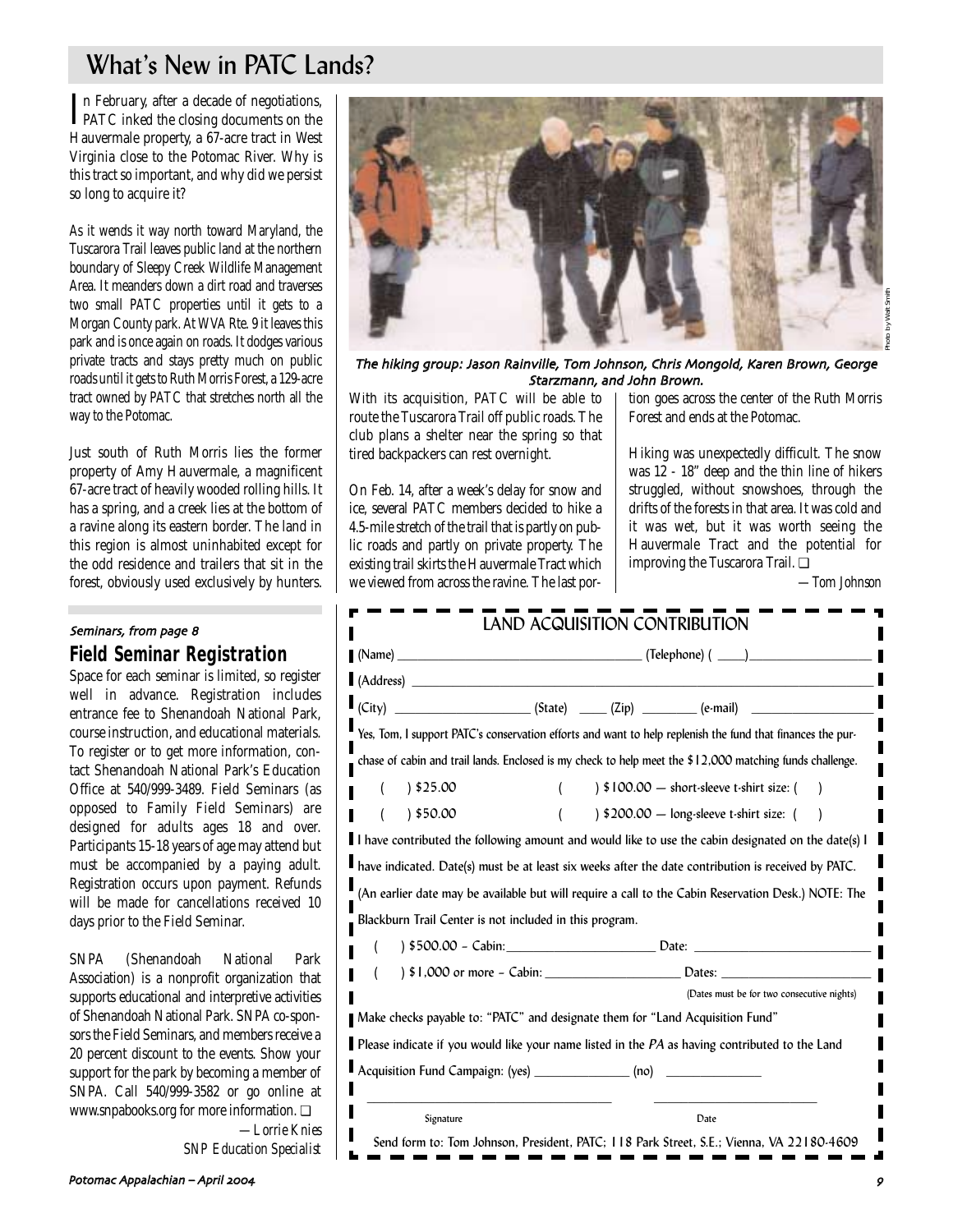# PATC Distributes Update for its Local Management Plan for the AT

**P**ages containing revisions and updates to the Local Management<br>Plan (LMP) for the AT were distributed to trail partners and club members in February. The original plan, dated March 1999, was the sixth edition of the LMP and was compiled by Warren Sharp and approved by ATC Board of Managers. The document was formatted so revised pages could be easily inserted.

The plan contains information about the trail section maintained by PATC and is intended as a reference source for club officers and members to ascertain club and partners' roles and policies relating to the management and maintenance of the AT and its corridor lands.

The updated pages contain changes to the description of the trail route, changes in policies by trail partners and changes in the Executive Committee and the council. The main change for the club was the addition of the covered cooking area for new shelter construction policy. The appendices contain updated names of trail part-

## Luxurious Just Got Better!



 $\hat{A}$  cording to the historic architects, Weaver Cabin was built between<br>1780 and 1800. Sam Weaver used the cabin to homestead the prop-<br>1800 GUS Fination span the politic BATG erty it currently sits on in 1860. Cliff Firestone gave the cabin to PATC in 1980. This cabin was put into the rental system in 1996.

This cabin just became unbelievably posh. Yes, the swing that is guaranteed to hold you and a rum and coke is still there. Yes, you can still do dishes in the big sink on the front porch like real red-necks do. Yes, there is no worry about getting to the privy – the railings of the bridges are still sturdy. And yes, "Old Smoky" still heats the cabin.

The Posh, you ask? ELECTRICITY. Yes, there is now an electric light to illuminate those 70-degree stairs leading to the second floor. Yes, the "popping/smoker" propane light has been replaced with an electric one (that doesn't pop, spit, or throw fire) to play cards by. Weaver even has a couple of electrical outlets to plug in the fan on hot summer nights. The cabin has electric burners to cook on, and (get this) the oven works and it DOES NOT explode in your face like the old gas one. OK, I don't want to hear that my 18-inch stove/oven is smaller than your microwave. Remember you are roughing it. Come on out and flick a switch – they really work!  $\Box$ 

*—Thomas C. Jorgensen*

ners and their contact information, maps, and list of ATPO tracts assigned to the club. Several new memos of understanding and agreements were also added.

The revised pages were sent to 44 trail partners, and 20 copies were distributed to club officers, council members, and staff. If you have a copy of the plan but did not received the packet of revised pages, please let Wilson know. Likewise, if you got a packet of revised pages but do not have a copy of the original plan, please check with the person who previously held your position.

Copies of the revised document are available for viewing at headquarters. If you do work on the AT it is well worth your time to review this document. ❏

> *—Tom Lupp, Chair AT Corridor Management Committee*

## **1932 Films Now on VHS**

The Archives of PATC have contained about 50 reels of 8mm<br>and 16mm films taken by PATC members in 1932. At last, after several years of trying to get this done, those films have been transferred onto VHS tapes.

These films are really quite interesting. On the first one you can see what Shenandoah National Park looked like before it became a park. You can see what the CCC camps looked like and how some people dressed up for a hiking trip to the mountains. Other scenes include an airplane gliding at Big Meadows where you can see the style of cars and clothing for that event, including an old rumble seat car driving down a rocky trail at Black Rock. Myron Avery appears in several scenes, as does Frank Schairer and Benton MacKaye. You get to see Meadow Springs Cabin before it burned down and the first Sexton Cabin. There are views of mountain residents and their homes, a train with a steam engine traveling through Shenandoah Valley, and George Pollock and his snake dance with violin accompaniment. And, of course, there are lots of scenes of hikes, hikers, work trips, and mountain scenery in both summer and winter when there was a lot of snow in Shenandoah National Park.

The first video is being made available to members at a cost of \$20, \$25 for nonmembers. Add \$5 for S&H. The VHS has no sound effects, but a two-page description sheet of the scenes was prepared as best could be discerned. You can also order by phone during evening office hours at the Sales Desk (703/242-0315). If anyone who orders a copy recognizes people or places after viewing, please let me know (niedze@erols.com) so I can update our records. ❏

> *—Carol Niedzialek Archivist*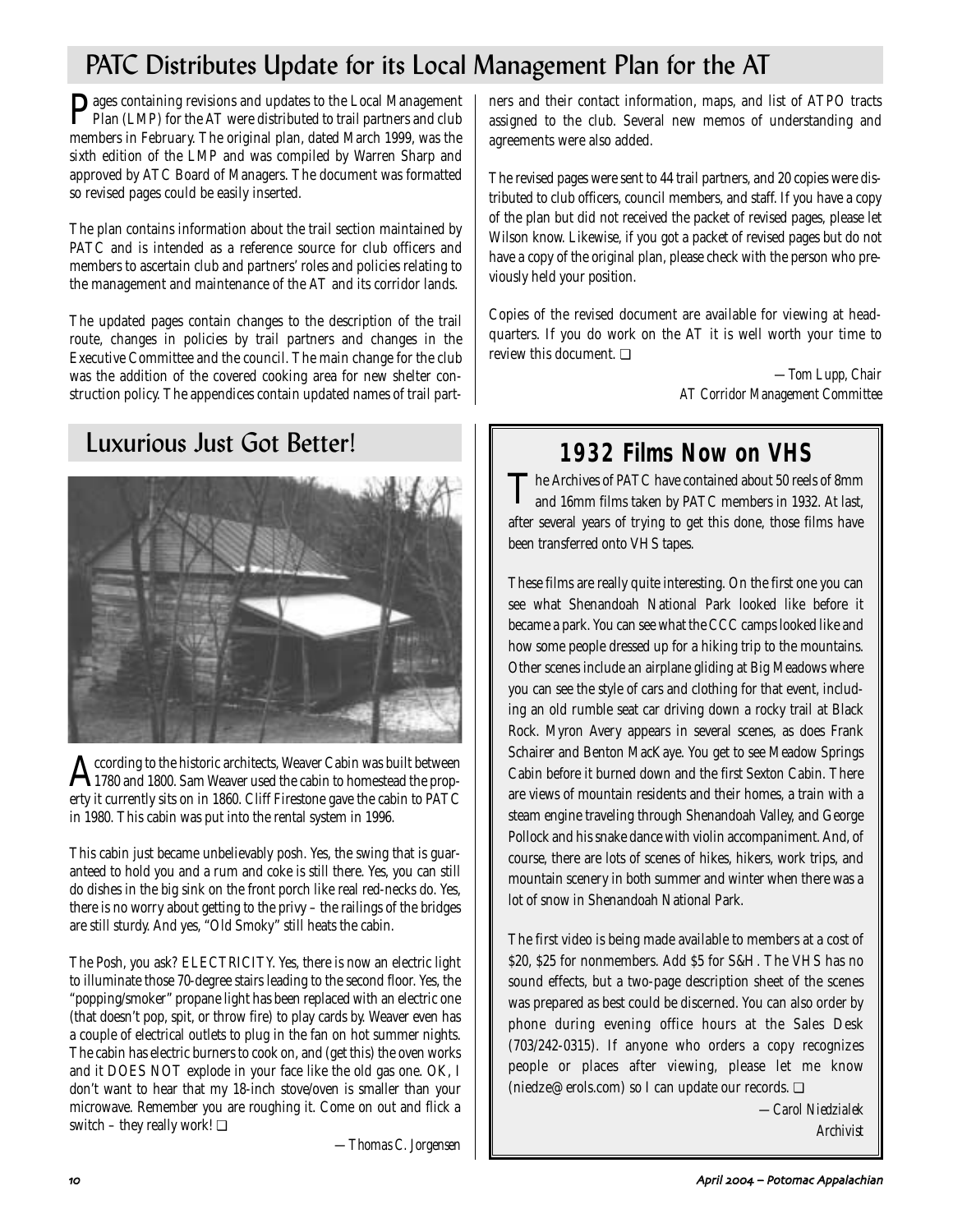## Bob Pickett's Appalachian Nature: Apples, Their Time Has Come

*Author's Note: This article celebrates the planting of Milam apple trees, which will occur April 24-25 on the Shaver Hollow property. Please consider spending the day with Darwin and Eileen Lambert and help plant these heirloom varieties. Look for details on page 1 of this issue.* 

April is here and with it are the blossoms of<br>spring. The beginning of a new season; the renewal of life's annual cycle. Early in the month, before any of the trees begin to leaf out, the first blooming trees proudly express their glee to be awakened by the sun's warmth. These are the native plum and shadbush species. They are ephemeral at best; you may only have four to six days to find these harbingers of spring in their finest floral displays.

These bloomers are members of the *Rosaceae*, or rose family. This means, for one thing, that the flowers have five petals. Members of this very large family include strawberries; pears; and the stone fruits, such as plums, cherries, and apricots. Other members of this family include blackberries, crabapples, quince, spireas, potentillas, hawthorns, cotoneasters, and pyracanthas, among many others.

The rose family also includes another famous April bloomer, one that figures prominently in our American history. That would be the domesticated apple. No other plant in the world has the fabled and rich history of the apple. From Adam and Eve, Isaac Newton, and William Tell, to our own Johnny Appleseed, the apple looms large in human lore, legend, and literature. Apples have been associated with human consumption as far as human records can reveal, dating back over 8,000 years to Stone Age villages.

### **Where Apples Come From**

It is believed that the birthplace of our domestic eating apples is in the high-altitude forests of Kazakhstan, in central Asia. This region is home to the *Malus sieversii*, a tree with no common name. The original *Malus sieversii* trees are thorny, showing their relationship to roses. The center of diversity of the genus *Malus* is the eastern Turkey, southwestern-Russia region of Asia Minor. This region includes the historic Silk Road, linking Europe to central Asia and China. Thus, it is understandable that seeds were dropped along the way, with seedlings hybridizing freely with related *Malus* species, such as the European crab apples, eventually producing millions of novel apple types.

Apples were probably improved through selection over a period of thousands of years. In the 13th century BC, the Egyptian King Ramses II ordered cultivated varieties of apples planted in the Nile delta. Alexander the Great found dwarfed apples in Asia Minor in 300 BC and brought them to Greece. Pliny the Elder, a Roman statesman, circa 23 AD, described 37 different varieties of cultivated apples in his *Historia naturalis*. By the first century AD, apples were being cultivated in every region throughout the Rhine Valley. Apple cultivation was gathering momentum. By the year 1640, horticulturist Parkinson noted 60 varieties, by 1669 the count was up to 92 varieties, and by 1866 *Downing's Fruits* notes 643 different cultivars.

Regular apples are not native to North America, although several crabapple species are indigenous. Apples were brought to North America with Columbus in the 1490s and moved to the Western U.S. with settlers and enterprising individuals like John Chapman.

### **Colonial Apple Use**

Apples (along with peaches) played a major role in the economies of colonial America. However, it was not as one might imagine. Fresh fruits were rarely grown for the markets of the 18th and early 19th centuries. In fact, up until the Prohibition, an apple grown in America was far less likely to be eaten than to wind up in a barrel of cider.

Market reports often noted prices for dried fruits, but consistently reported the price of hard cider and brandy. Virtually every farmer had an orchard, and nearly every fifth or sixth farm had a copper still. In fact, distilled liquors, including apple (and peach) brandy and the small grain whiskeys (corn, wheat, rye, and barley), were the only farm products that it would pay to transport over the Alleghenies to Philadelphia and Baltimore. A horse- or mule-drawn farm wagon typically held 30 bushels of apples, weighing 1,440 pounds and occupying 141 cubic feet of space. Pressed as cider, the weight was reduced to 502 pounds, the volume to 7.6 cubic feet. As distilled applejack, the original wagonload yielded 11.4 gallons weighing about 100 pounds, a reduction to 1.1 percent of the original space and seven percent of the original weight. The "wasted" mash was fed to the hogs.

Apples were grown for other reasons as well. The sweetness afforded by the cider was basically the only source of sugar for the early farmers. While honeybees were introduced by Europeans, they were not common throughout the frontier, leaving only the native maple trees as an alternative source of sugar. Under such circumstances, cider was clearly the sugar source of choice.

Furthermore, many settlers avoided drinking water for fear of its ill effects – a holdover from their European origins. Indeed, in many places cider was consumed more freely than water, even by children, since it was arguably the healthier and more sanitary beverage. Family consumption of fermented cider was on the order of from 10 to 50 (31.5-gallon) barrels a year. (Without refrigeration, all cider was "hard," but with fermentation limited to only a few weeks, the hard cider was only half the strength of wine.)

With the fear of the temperance movement in the early 1900s, apple growers created the marketing slogan, "An apple a day keeps the doctor away," in hopes of creating a market for a fresh eating apple.

John Chapman, a.k.a. Johnny Appleseed, made a career of start-



ing apple orchards along the Ohio River in the first half of the 19th century. Although his appearance may have been odd (barefoot, with his coffee-bean burlap shirt and metal pot for a hat) his vision was profoundly correct. His strategy was to go out ahead of the settlers moving west, establish apple orchards, and have locals maintain the trees, sell them to the settlers, and share the profits.

The fact was, during this period of Western expansion, the government gave homesteading rights to new settlers in the Northwest Territory if they met certain criteria. To ensure that homesteaders were not just speculators, settlers had to plant at least 50 apple or pear trees within three years to hold their homestead. By 1830, John Chapman was operating a chain of nurseries that reached all the way from western Pennsylvania through central Ohio and into Indiana. He spent his adult life traveling back and forth among the nurseries. Not only did having the orchards appeal to the settlers for reasons of affirming their land ownership, but also the fruits were bringing sweetness and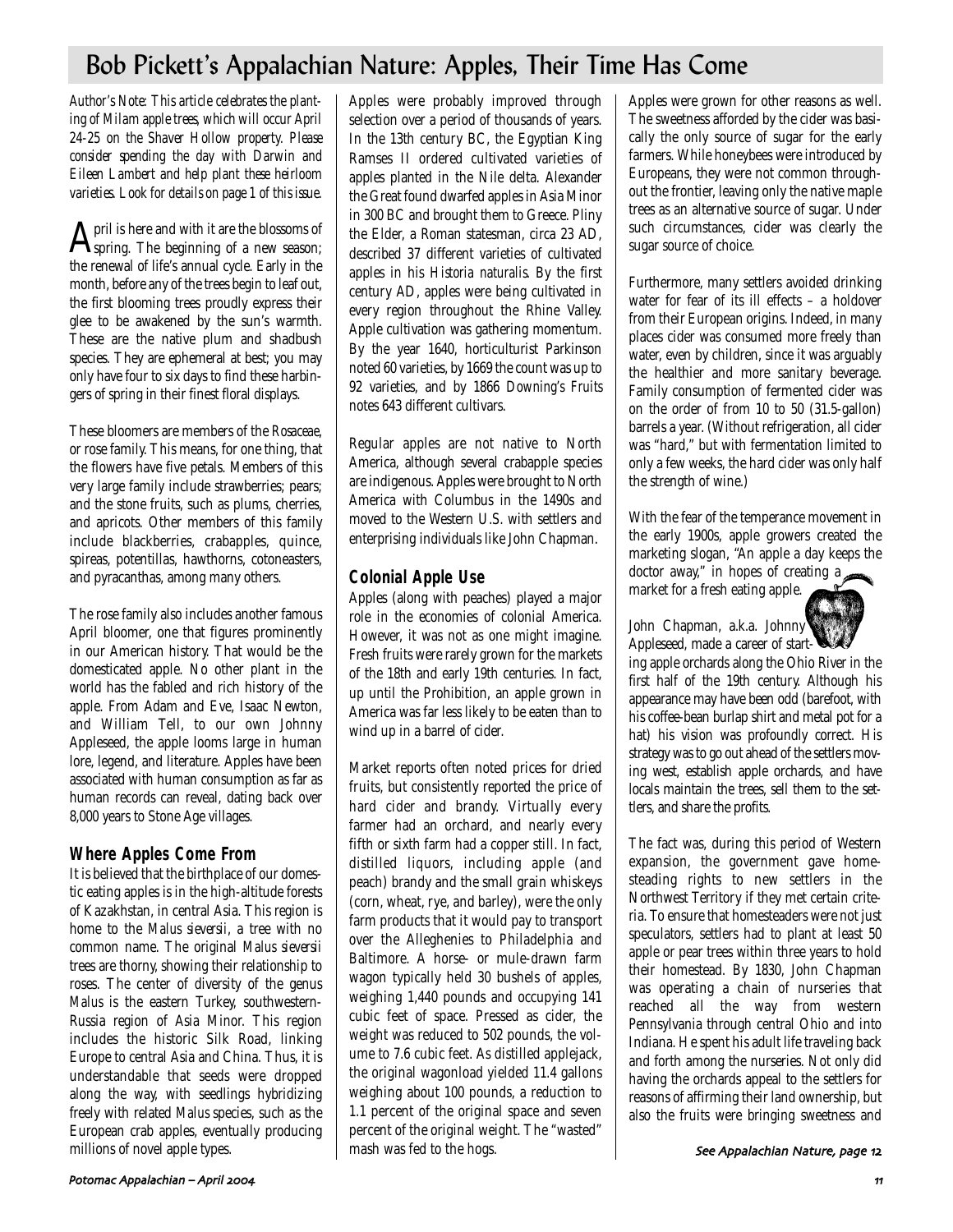## Honoring Our WWII Veterans

**The National WWII Memorial being built**<br>on the National Mall, will be officially dedicated on May 29. This monument honors those men and women who helped win WWII whether in uniform or on the home front. As part of this memorial, the Memorial Commission is maintaining a WWII Registry of Remembrance.

The WWII Registry of Remembrances contains more than 1.3 million names of those who served this county during the war. Although the list contains names from various agencies, including the National Archives and the American Battle Monuments Commission, many names have not been included. Checking the registry myself I found only one family member was listed.

To access the registry, go to www.wwii memorial.com and click on the "WWII Registry" link. From there you can query the registry to see if family or friends are listed. If not, you can sign in and register any person not on the list. You will then receive a confirmation that the name has been accepted and is now listed on the registry. The registry will also be available for viewing on site at the memorial dedication.

Many of our club members or members of our families should be honored for their sacrifices during the war. Please honor them now by entering their names on the WWII Registry of Remembrance. ❏

*—Tom Lupp*

## The club is again par-<br>ticipating in the annual Viva Vienna Festival, which runs for two days on May 30 and 31. We desperately need volunō teers who can greet the public at our booth and tell people who we are and what we do. There will be entertainment, carnival rides, food vendors (just smell that fresh

# Viva Vienna Volunteers Needed

kettle-popped corn), arts and crafts vendors, and over 50,000 people attending. We have a prime location where our canopy is set up every year. I can't make it this year, so I'm sending out a plea for help in keeping our club visible at this event (and I certainly don't want to give up that prime spot!). If we can get multiple volunteers to work in shifts, the task is more enjoyable. Please call me, Pat Fankhauser, during the day at 703/242-0693, Ext. 17 to tell me the good news. And THANKS in advance to those who do. ❏

# **In Memoriam**

*Rita Cloutier PATC Member 1969 to December 29, 2003*

Ruth was very active in the club – she was general secretary, chair of headquarters staff – (both at the same time) substitute on sales and information desks and member of the search and rescue group and Excursions Committee. She was treasurer from 1983-1988. She was also on the committee that scouted the trail that is now the Massanutten Mountain Trail.

### *Bill Schorr PATC Member 1948 to December 25, 2003* For several years Bill maintained 3.7 miles of the AT that ended at Caledonia Park. He served the club as a councilor and as a member of the Excursions Committee. Between 1952 and 1956, Bill initiated a series of hikes on the C&O Canal Towpath to acquaint PATC with the towpath as a place to hike. That interest, along with that of an Audubon Society committee, spawned the famous Justice Douglas hike of 1954 (see page 15 of this issue). ❏

#### Appalachian Nature, from page 11

the gift of alcohol to the frontier. Since his apple trees were grown from discarded seeds from cider mills, the fruits were random, unknown spitters, or pippins. (Apple trees grown from seed will not be the same variety as the tree from which the seed developed. Therefore, to produce more trees of the same variety, the trees must be budded or grafted onto the rootstock of an apple tree.) However, such small and variable fruits were capable of making quite adequate cider and brandy.

John Chapman made no money from his efforts. However, he died a rich man, leaving an estate that included some 1,200 acres of prime real estate. A decaying trunk of what is believed to be the last surviving tree planted by Chapman stands on a farm in Nova, Ohio. Cuttings from this sole survivor are being propagated under the name "Johnny Appleseed Rambo."

Just south of Big Meadows in the Shenandoah National Park, the Appalachian Trail crosses the Skyline Drive at Milam Gap. On the east side of the drive, the wonderful Milam apple still exists and can be enjoyed every fall.

Two stories exist that explain the origin of the Milam apple and the naming of the gap. The earliest reference states that the apple's name comes from Thomas Milum, who received a grant of 203 acres in Madison County from Lord Fairfax in 1749. The Milam apple originated on this farm and eventually was planted at the gap, where Thomas Milum opened a passage to the Shenandoah Valley. The second story says that the apple and gap were named for Joseph Milum, who found a seedling in his yard located near this gap.

The Milam apple is medium in size, with large speckled areas of red and green-yellow. It has a sweet taste similar to the Red Delicious, but with an added touch of tartness. The combination of sweetness and tartness makes it very tasty. It is reported to also be a fine cooking apple and, if stored well, a good keeper. It ripens from late September to early October.

Because it has a trait of sprouting new shoots from the roots of older trees, it continues to grow wild in Milam Gap and a few other areas within the park. ❏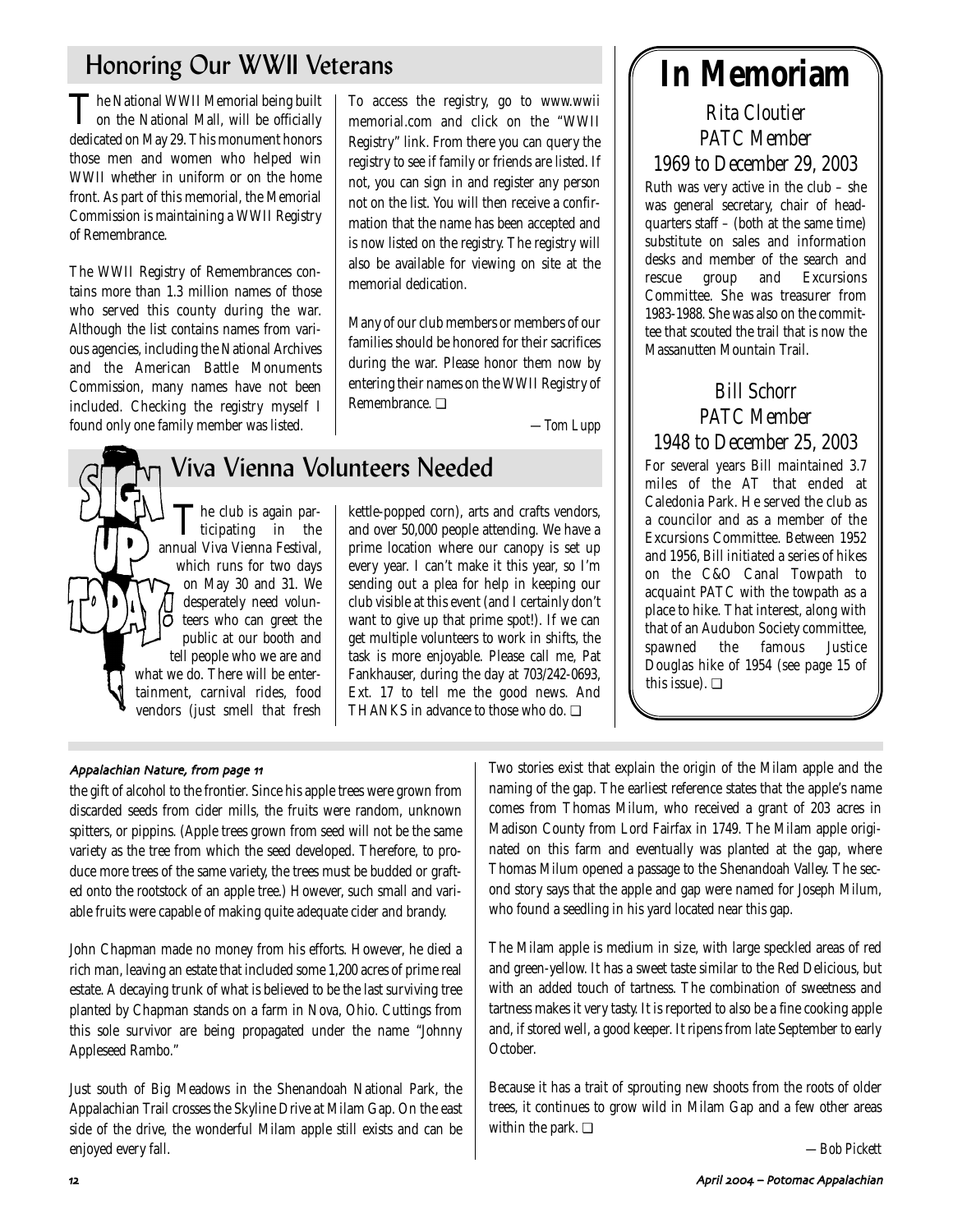## K9 Trailblazers Almost Threw in the Towel at Patapsco Valley State Park

This is the hike that almost made history. K9Trailblazers have never canceled a hike for bad weather. But it looked for a while as though we might be forced to do that. First we limited the number of hikers and increased the difficulty rating. Then when we alerted everyone about the possibility the hike would be canceled because of unremitting icy conditions, some folks chose to bail. But others hung in there, and a couple of wait-listed folks bravely signed on.

And, as luck would have it, Sunday morning was sunny with a temperature in the mid-30s when we all gathered at the trailhead. Our hike leaders today were Jeff, with Katy, and Pat, with Rory. Joining us for the first time was Gigi, recently adopted by Jenifer, a regular participant who also earned her official K9TB hike leader hat in December. Also hiking with us today were Karen with Loki, and Lisa and Chuck with Jester. After sign-ins, introductions, and the routine pre-hike discussion about safety and courtesy on the trails, we provisioned ourselves with maps, chocolate, and dog biscuits, and headed into the forest.



Chuck helps Karen across and icy patch of trail

Today's hike was cobbled together during the previous two weeks when Jeff and Pat discovered locked gates, impassible icy trails, and too-deep water crossings. Jeff returned a couple of days before the hike, found considerable ice still on the trails,



Resting by the ruins of an old farmhouse. The second section of the second see K9, page 14

and determined that reversing direction would allow the most difficult parts of the trail to be uphill.

Fortunately, on the last two afternoons before the hike, the temperature hit mid-40s. One last preview on Saturday showed the trail in better shape, and by Sunday, except for a couple of notable places, there were ways around whatever icy patches remained on the muddy trails. When we came to "the rock," Chuck held dogs, or people's hands, as one at a time we worked our way around a rock by traversing a 10-foot stretch of ice. Several folks noted that hiking with a leashed dog is much harder than hiking with two hiking sticks. Yeah, but it's nowhere NEAR as exciting or as much FUN!

We started out along "Morning Choice" trail, which traverses woods and fields on the upper lip of the valley. We saw the remains of some old homes as we traversed the tract of land purchased by Caleb Dorsey Jr. in 1755, on which he built one of the first Iron Furnaces on the Patapsco. We also passed a large stand of bamboo, but couldn't see any pandas.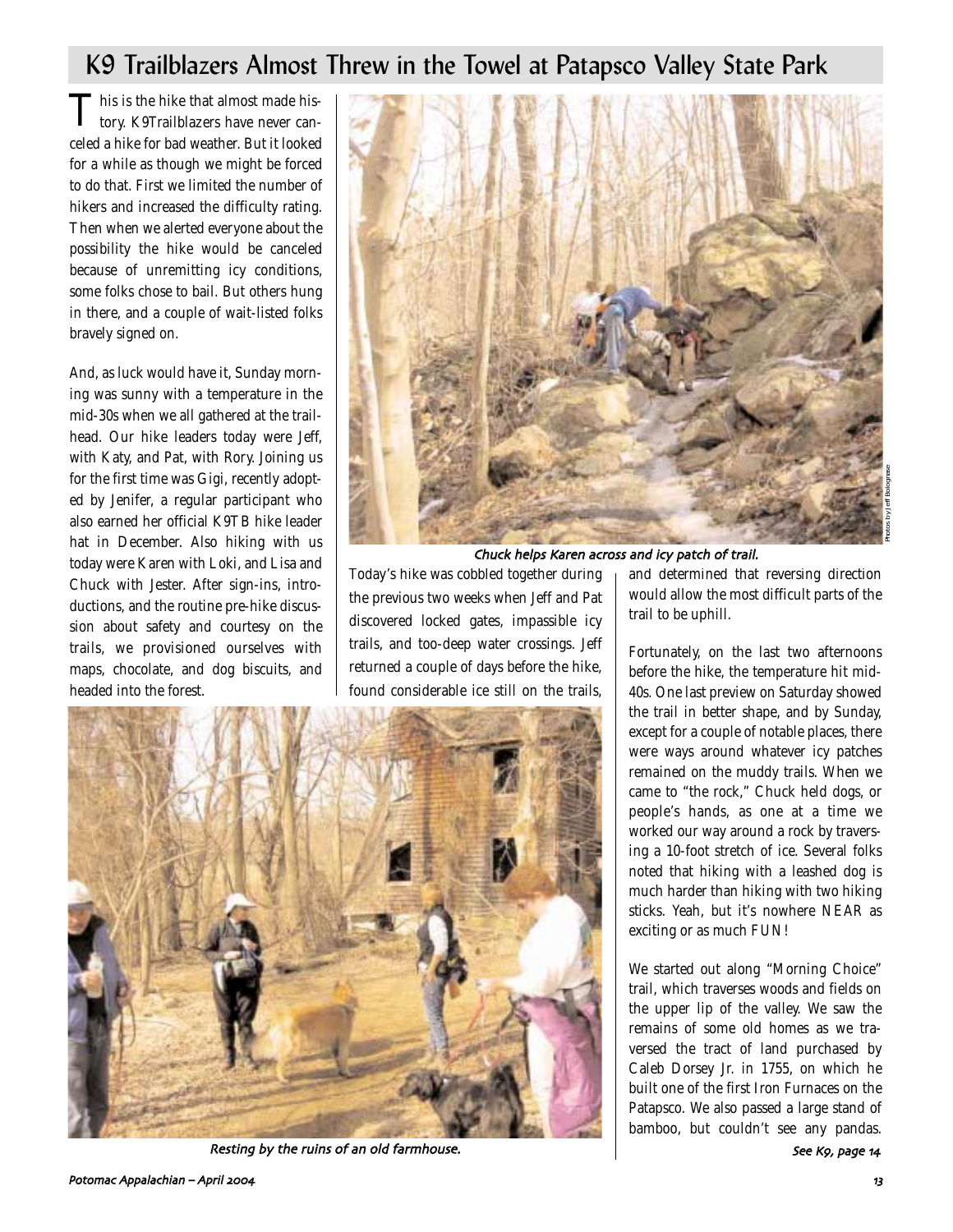#### K9, from page 13

From there we hiked along Ridge Trail taking in the natural and historic sites, including a couple of ancient comfort stations. We stopped at a scenic overlook of the Patapsco River for a rest and water break. With the leaves off the trees, we could make out, but not quite see, the Patapsco River winding toward Elkridge Landing and on to Baltimore. After Jester and Rory entertained with a couple of tricks, we hit the trail again and followed it down into the valley. We hiked back out of the valley along Cascade Falls Trail to view one of the largest waterfalls in this part of Patapsco Valley State Park.

We did see more ice as we climbed back up to our cars parked along Landing Road. We met very few hikers on the trails, and those with dogs had them on leash. We met a few cyclists. They yielded, and we yielded. And, except for one fast bike passing us from behind, which set off a round of frustrated shrieking from the little herder in our midst, it was a very quiet hike. After so many weeks of bad weather it felt great to be out. Dogs and people were in good spirits, and Gigi's long, plumed tail never stopped wagging. Before heading home we warmed up with hot apple cider. And, this being George Washington's birthday, we also shared cherry pies.

We all agreed we'd like to return to this beautiful area and try to do the hike as originally planned. ❏

> *—Pat Fuhrer K9 Trailblazers Dog Hiking Club http://www.k9trailblazers.org*



A thawed-out Cascade Falls.



# Guide to Massanutten Mountain Hiking Trails

Every hiker in the PATC area needs this complete guide to the official Forest Service trails in the Massanutten Mountain Section of the George Washington National Forest. Escape the crowds in Shenandoah National Park by instead visiting the Massanutten area, with more than 50 hikes of varying difficulty, from the 71-mile Massanutten Trail circuit (described both clockwise and counterclockwise), to easy walks of less than one-half mile. One universally accessible trail (the Lion's Tale) is actually rope-guided for the visually impaired, with Braille signs. **Cuide to**<br> **Massanutten Mountain**<br> **Hiking Trails**<br> **Exervice trails in the PATC** area needs this complete guide to the ofificial Forest<br>
Exervice trails in the Massanutten Mountain Section of the George Washington<br>
Natio

Wil Kohlbrenner's third edition of the Guide to Massanutten Mountain Hiking Trails is completely revised with all the information you need to safely enjoy these hikes. There are new diagrams showing mileage between trail intersections, and photographs of the scenery and wildlife by the author and Lee Sheaffer. A special chapter relates the colorful history of the area.

Previous editions of this guide should not be used because trails in the area have been extensively restructured. You need the 2004 edition.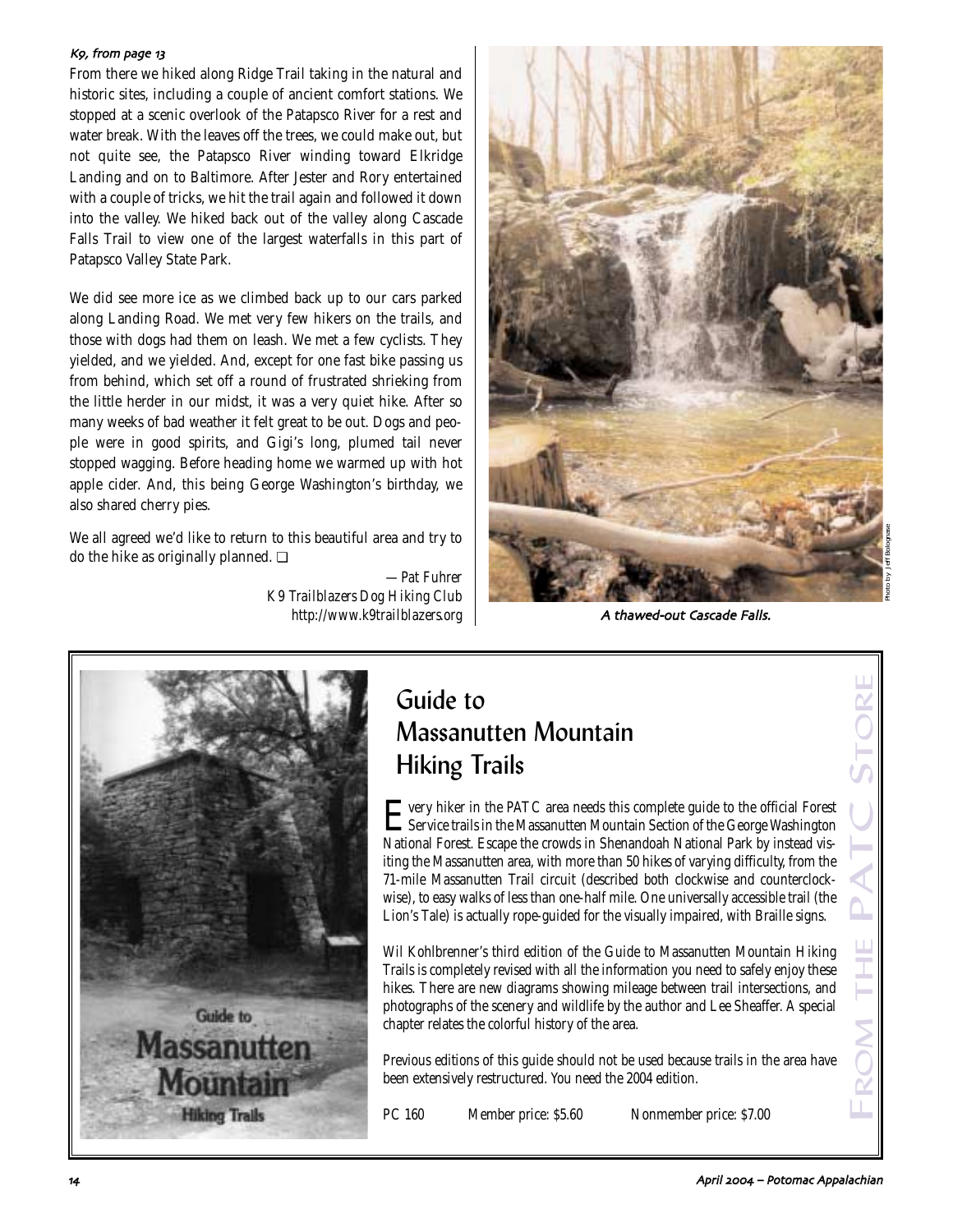## Book Review: In the Light of the Mountain Moon: An Illustrated History of Skyland

This Shenandoah National Park Association publication is not only a delightful exploration of the history of the mid-19th century resort, Skyland, but also a thorough overview of the social climate of the times in which the resort had its beginnings. Skyland is still visited by many thousands every year. Visitors stay in rustic lodgings or cabins and dine in the restaurant with its views of the Shenandoah Valley. Few visitors, however, know of Skyland's start as a way of defraying losses from a copper mining business venture. Over the 100-plus years since the Pollock family envisioned a middle-class retreat for family, friends, and investors, Skyland has evolved and changed with advances in technology, shifts in common values and lifestyles, and changes in occupations.

The author, Reed L. Engle, has provided us with a wonderfully illustrated text, filled with copies of such historical documents as survey plans of "Skyland Park," stock certificates for Skyland investors, photographs of early Pollock family members, and special program announcements. Early photos also show guests and residents gathered together for masquerade balls, for games of tennis on clay courts, and simply to enjoy the mountain air and quiet that drew many city dwellers to Skyland. The resources of the Shenandoah National Park Archives provided more recent photographs as well. Some show the Civilian Conservation Corps (CCC) workers of the 1930s repairing historic cabins, and others are views of privately owned bark-clad cabins and buildings such as Skyland's Souvenir Shop and Recreation Hall.

The volume, designed to look like a photo album, is very readable in its descriptions of the lives of the families who regularly made their summer homes at Skyland. It also tells of the trials of the colorful George Freeman Pollock and his efforts to keep Skyland going through daunting economic struggles. The book ends with numerous hand-colored postcards from the 1930s and '40s, which seem rather innocent in their romantic vistas showing sweeping views of the valley.

As a social historian, Reed gets high marks for his thorough look at a part of American life that was created by a vast number of social issues coming together out of the Industrial Revolution. His broad view and the context in which he describes Skyland's history enriched this reader's understanding of a way of life that supported such early vacation getaways as Skyland and, in many respects, continue to attract visitors to Skyland today. ❏

*—Maureen Lauran*

## 50th Anniversary of the Justice Douglas Hike on the C&O Towpath

Fifty years ago, the National Park Service had it in mind to build a highway along the C&O Canal and had several influential supporters, including some editors at the *Washington Post.* Fortunately, there was also some stiff opposition to the proposal, including that of PATC, which was pushing to develop the towpath for recreational uses. But perhaps the player who tipped the balance in favor of maintaining the path for hikers, fishers, and ornithologists was Supreme Court Justice William Douglas, who challenged

editors at the Washington Post to hike the entire 184.5 miles of the path from Cumberland, Md., to Washington, D.C.

After the Post ran an editorial in favor of turning the towpath into a highway, Justice Douglas responded with a letter to the editor: The towpath is "a refuge, a place of retreat, a long stretch of quiet and peace at the Capitol's back door," he wrote in a letter that appeared in the paper Jan. 19, 1954. "I wish the man who wrote that editorial ... would take time off and come with me" and hike the 185 miles to Cumberland, he said. Obligingly, the Post responded with another editorial on Jan. 21 that said, "We should not want it to be supposed that we are insensitive to the call of a warbler, the blush of buds in late winter, the crunch of autumn leaves under hiking boots ... . We are pleased to accept Justice Douglas' invitation to walk the towpath."

### **The Famous Hike**

The hike took place March 20-28, 1954, and nine people participated, including Justice Douglas and an editor from the *Washington Post*. And when Douglas began planning for the hike, he called on PATC to help. Responding to the call were Fred Blackburn, Bill Schorr, and others. Fred helped arrange transportation for the duffels, studied maps, and estimated the days' mileage. Jack Durham of the Wilderness Society also deserves a lot of credit for his hike coordination efforts.



Once the hike began, other PATC members acted as concessionaires – they cooked the food and washed the dishes on the days the hikers were not guests at homes along the way. The PATC volunteers also attended to loading, unloading, and driving the truck. At lunchtime, their "chuck wagon" set up shop along the trail to welcome the hikers.

These hikers were a singing bunch of trekkers, and each day the group would create a new verse to the tune of "The Erie Canal." The end of the

hike inspired the following verse: "The spires of Woodmont beckoned / And flagging spirits soared / We were treated like the Prince of Wales / And for that we thank the Lord."

### **Making History**

A C&O Canal Committee was formed on the last night of the hike, with Justice Douglas as chairman. Each participant was asked to submit recommendations for the future use of the C&O Canal. A composite report was then submitted to the U.S. Secretary of the Interior. The report urged the secretary to develop a parkway system following existing state, county, and federal roads, and the canal route as a recreational area.

After receiving the committee's recommendations, the Secretary of the Interior pledged to preserve the natural beauty of the canal area.

The "Justice Douglas hike" became a yearly event, drawing more and more people, until the C&O Canal National Historic Park was created in 1971.

A hike to commemorate the 50th anniversary of the Douglas hike will be held April 18-May 1. ❏

*—Carol Niedzialek and Joanne Erickson*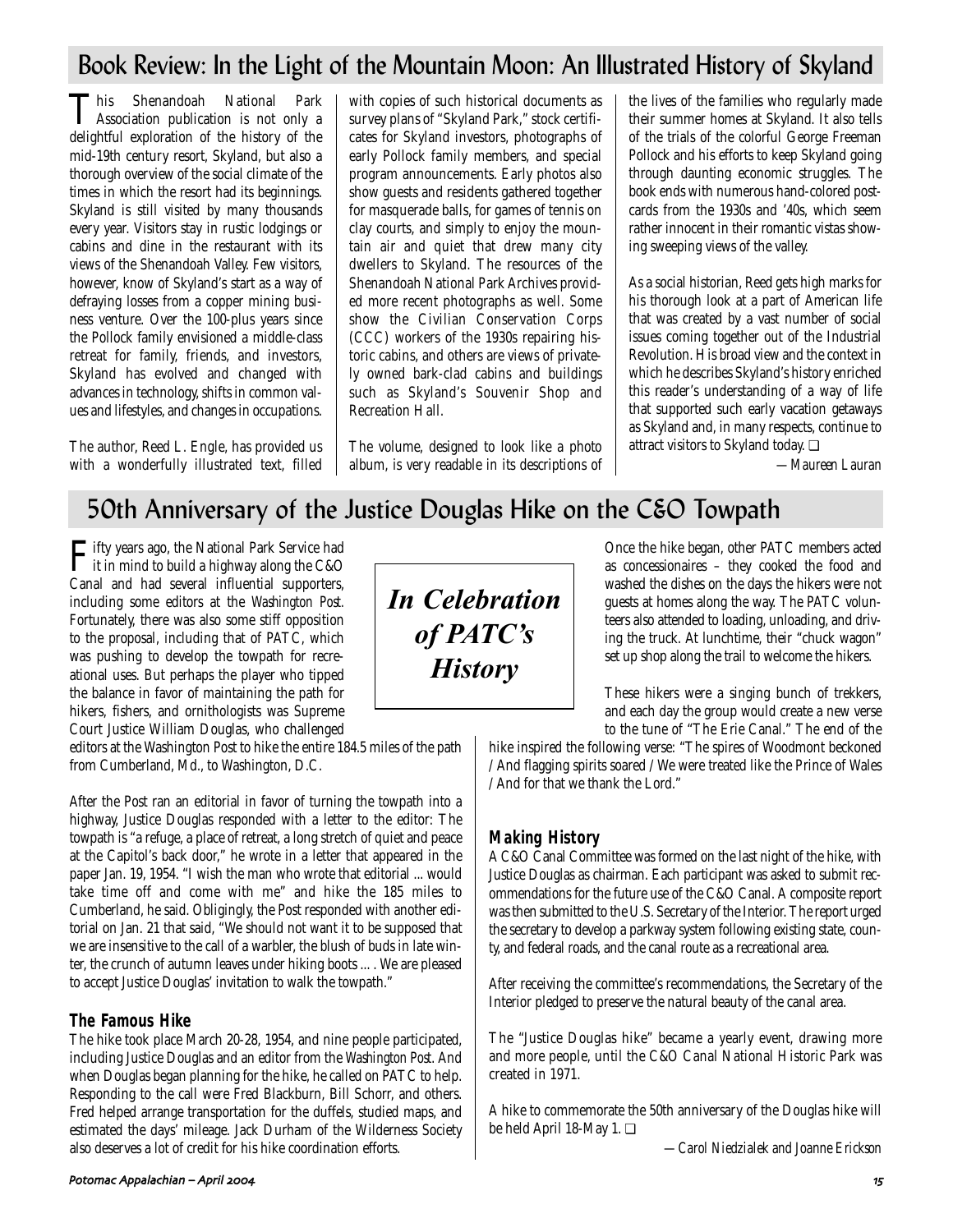#### Charlottesville Chapter

The Charlottesville Chapter hikes every Saturday; summer, winter, and in between. Hikes are usually 8 to 10 miles. We usually maintain trails on the last Saturday of the month. Meet at Sprint parking lot, 2307 Hydraulic Road, at 9 a.m., with food and water for the day. The majority of hikes are in the southern and central districts of Shenandoah National Park, with some in the north district and in George Washington National Forest. Our Chapter hikes are posted at www.patc.net/chapters/char/hikes.html. INFO: Jere Bidwell 434/295-2143 or John Shannon 434/293-2953.

#### North Chapter

The North Chapter of PATC conducts monthly trail work trips on the Maryland and Pennsylvania sections of the AT and on the Pennsylvania sections of the Tuscarora Trail. We also lead hikes on these and other trails. Maryland AT work trips are generally held on the first and third Saturdays – contact Nancy Hammond (mdtrail@yahoo.com) 301/739-0442 for information. Pennsylvania work trips are generally held on the AT on the first Saturday and on the Tuscarora on the third Saturday – contact Pete Brown (peter.brown4@worldnet.att.net) 410/343-1140. Pennsylvania AT work trips also include an optional Saturday evening dinner at the Gypsy Spring cabin. For information on upcoming hikes, contact Chris Firme (bncfirme@innernet.net) 717/765-4833. For general chapter information, contact chapter president Pete Brown or visit the North Chapter home page (www.patc.net/chapters/north/).

#### Northern Shenandoah Valley Chapter

The Northern Shenandoah Valley Chapter sponsors hikes in national and state parks and forests in the Shenandoah Valley vicinity, open to the public, on a monthly basis except during the winter. Hikes are posted in the Forecast. Other activities are in the NSV Chapter Newsletter. For further information contact Lee Sheaffer, (thumpers@visuallink.com) 540/955-0736.

### **Chapters**

#### Southern Shenandoah Valley Chapter

Please refer to our Web site at www.ssvc.org or the one linked to the PATC Web site for descriptions of hikes and work trips. We usually hike in the southern and central districts of the SNP and in the GWNF. Contact the listed hike leader for information about a specific event, or contact Michael Seth 540/438-1301 for more information.

#### West Virginia Chapter

Chapter meetings at Highacre are on the second Wednesday of Feb., Apr., Jun., Aug., Oct., and Dec. See Forecast for upcoming activities. For information about the chapter or to receive the newsletter, contact Judy Smoot 540/667-2036 or e-mail wvpatc@hotmail.com.

#### Ski Touring Section

The Ski Touring Section has served since 1974 to introduce Washington area residents to crosscountry skiing and to provide cross-country skiing opportunities to experienced skiers. The Section sponsors winter weekend ski trips for all levels of skiers to nearby mountains in Maryland, West Virginia and Pennsylvania, as well as periodic social events year round. INFO: Bert Finkelstein (bertf@erols.com) 703/715-8534.

#### Mountaineering Section

We're a diverse group of local Washington, DC area climbers. Young and old, male and female, crag rat, sport climber, and alpinist, active and armchair types – we all enjoy climbing in its many varieties. We also share common interests in promoting safe climbing, conserving the outdoors, developing new climbers' skills, representing the Washington area climbing community, and having fun! We provide instruction for those wanting to learn the basics – we're not a school, but we can get you started. We go climbing, either locally or further afield, nearly every weekend. In the winter we organize trips to the Ice Festivals in the Adirondacks and the White Mountains for beginning and advanced ice

climbers. For further information contact Andy Britton, (tallandyb@aol.com) 703/622-1920, or Mack Muir (MackMuir@edisaurus.com).

#### PATC Hikes

PATC offers organized hikes appealing to the diverse interests of our members. There are K-9 Hikes, which invite you to bring your favorite dog; Family Hikes tailored to kids; Natural History Hikes stalking the fascinating but often elusive flora and fauna of the region; hikes featuring varying levels of difficulty with the Easy Hikers, In-Between Hikers, and Vigorous Hikers; Birding Hikes with experts to help sight and identify our avian neighbors; Historical Hikes tracking little-known structures in Shenandoah National Park; Series Hikes tracing the entire length of the Tuscarora Trail or the trails of Pennsylvania, section by section; Backpacking Hikes traversing the tracts of West Virginia and Southern Virginia; hikes scheduled for weekends; ones scheduled for weekdays; Geology Hikes led by experts from the Smithsonian focused on the unique stratigraphy of our area; Mushroom Hikes with mycologists; Waterfall Hikes to beat the summer heat; and Outreach Hikes to get together with the members of area groups like the Sierra Club or the Congressional Hikers. That is just to name a few. Check out the Forecast calendar and hear updates on the weekly tape (703/242-0965).

#### Other Clubs' Hikes

Capital (www.capitalhikingclub.org) and Wanderbirds hike on Sundays, traveling by bus and leaving from downtown, with suburban stops as well. Center Club, Northern Virginia Hiking Club and Sierra Club hike on both Saturdays and Sundays using carpools, which often leave from a suburban Metro stop. Schedules are available at PATC Headquarters and are published in area newspapers on Fridays. The schedule of West Virginia Highland Conservancy outings in the Monongahela National Forest and surrounding areas is on their web site at www.wvhighlands.org.

### KEY to Forecast Activities

All events are marked for easy identification. Late changes or cancellations are listed on the weekly information tape (703/242-0965), which is updated on Sunday evening for the following seven days. The Forecast can also be<br>found on PATC's Web site at found on PATC's Web site at www.patc.net/activities/forecast.html.

- **A** Hiking Trips
- \* Backpacking Trips
- $\mathcal{R}$  Trail Work Trips
- **i** Cabin/Shelter Work Trips
- 
- as Ski Trips<br><del>A</del> Special I Special Events
- $\blacksquare$  Meetings
- $\sqrt{a}$  Classes
- K9 Trail Blazers (dogs permitted)

Note to all hike leaders: Please ask nonmembers on your hike if they would like to join PATC, then get names and addresses so a club volunteer can send them information packets. Thanks!

#### **Meetings**

Meetings are held at PATC HQ, 118 Park Street, S.E., Vienna, VA unless otherwise noted.

#### New Members (PATC) – First Wednesday

7:30 p.m. Curious about the club? Want to learn more? The best way is to attend a New Members meeting (but you don't have to be new to qualify). Attend the meeting and find the mysteries of PATC revealed in full. Refreshments will be served. Directions to PATC: Take Rt. 123 into Vienna, Va. and turn east on Park St. (Rt.675) to 118 Park St. on your left. INFO: Jane Thompson 301/565-6704 x208.

#### Mountaineering Section – Second Wednesday

8:00 p.m. – We meet every month unless noted in the Forecast. INFO: Mack Muir (MackMuir@edisaurus.com) 703/960-1697 or PATC's Web site: www.patc.net/chapters/mtn\_sect.

#### Shenandoah Mountain Rescue Group

Business meeting - Last Tuesday of each month, 7:30 p.m. INFO: Doug Sigman (join@smrg.org), 703/255-5034, or www.smrg.org.

#### PATC Council – Second Tuesday

Meetings

7:00 p.m. sharp. The PATC Council meets every month to conduct business of the club and once a year for a Dinner meeting. All members are welcome. Come see how we make decisions about your club. INFO: Wilson Riley (wriley@patc.net) 703/242-0693 x11.

#### Trail Patrol – First Tuesday

7:30 p.m. Trail Patrol volunteers are PATC's goodwill trail ambassadors to the hiking public. They provide a visible, reassuring presence on the trails, educating the public on good hiking practices, minimum impact hiking, and camping ethics. Patrol members are trained in land navigation, emergency procedures, radio communications, and personal equipment. All patrol volunteers are also expected to become certified in a recognized basic first aid course. Some equipment and uniform items are provided upon completion of training. INFO: Holly Wheeler (trailpatrol@patc.net) 301/486-1598, or see our section in PATC's Web site: www.patc.net/volunteer/trailpatrol.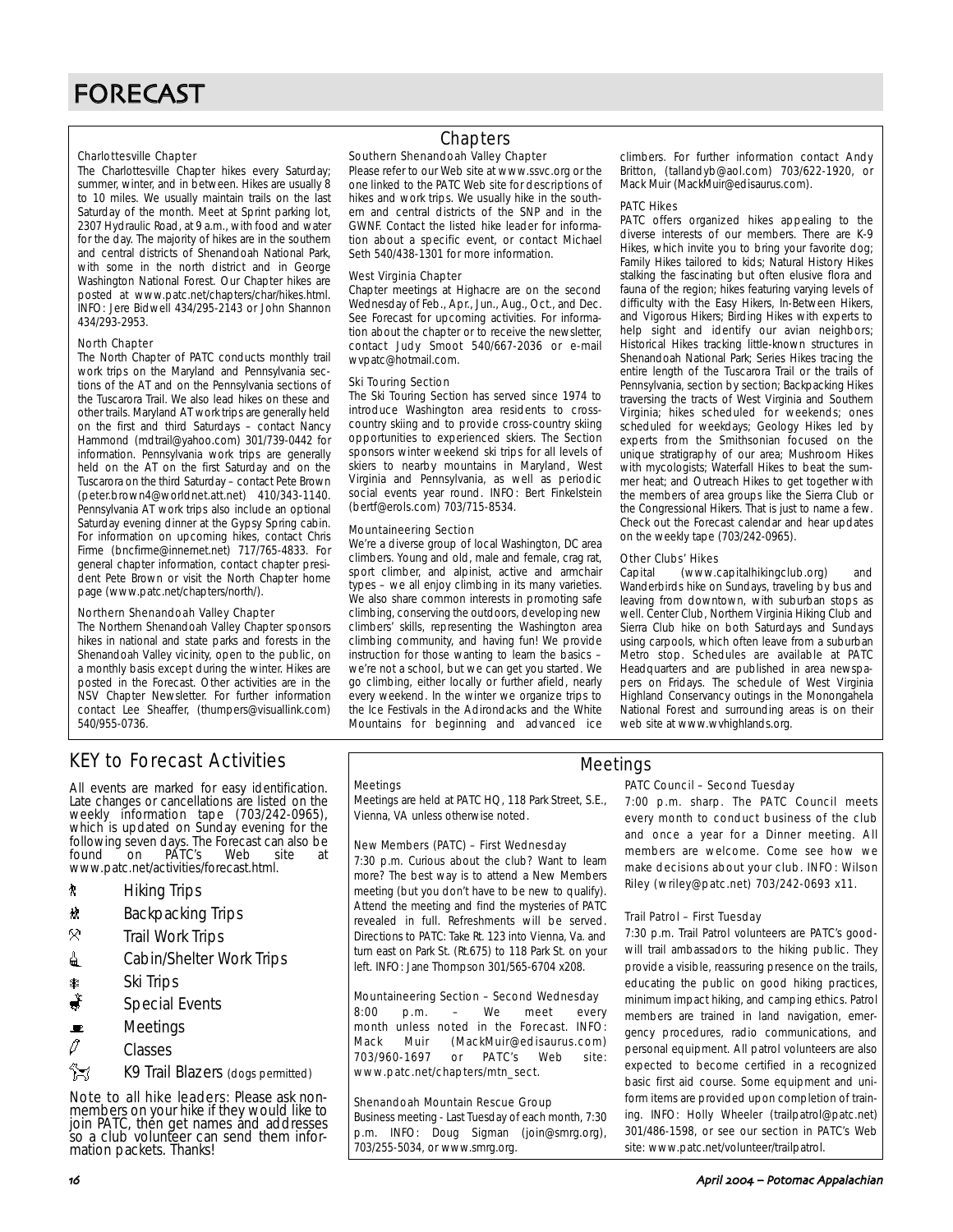## FORECAST

# APRIL

### 1 (Thursday)

#### DEADLINE - (No fooling!) Jan. Potomac Appalachian Material due to editors by 5:00 p.m.

All items for the next issue of the newsletter due. Send Forecast events to PA-Forecast@patc.net and all other articles to the editor at lindashannonb@mac.com. NOTE: Do not send photos or articles to headquarters. E-mail for address.

#### 3 (Saturday)

### ` HIKE - Pre-Park History

Central District, Shenandoah National Park, VA Jack Reeder once again leads us to a secret location within the Park for a look at life as it was before the Park existed. INFO: Betsy Fowler (efowler@<br>shentel.net) or (betsy.fowler@ngc.com) or (betsy.fowler@ngc.com) 703/356-8336 or 540/933-6136.

#### 3 (Saturday) ` HIKE - West Virginia Chapter

### Appalachian Trail, PA

Southern Pennsylvania (near Waynesboro, PA). Section 14, Caledonia State Park to Pen Mar, 16 miles. WV Chapter of PATC. Meet 9:00 a.m. to set up shuttles. Dave Jordahl (dave.jordahl@askdep.com) 301/834-7729.

### 3 (Saturday) . TRAIL WORK TRIP- K9Trailblazers Turkey Run Park in McLean, MD

K9Trailblazers has adopted Turkey Run Park for our 3rd year of participation in the Annual Potomac Watershed Clean up Day. It's our way of thanking the National Park Service for being so dog-friendly, and an opportunity to give something back to the environment. K9Trailblazers and their family and friends will clean up about 4 miles of trails and roads in Turkey Run Park, and about 2 miles of shoreline trail along the Potomac. Your well-behaved dog is welcome if you keep it with you, on leash, and scoop after it. However, past experience has been that most active dogs do not enjoy this event very much! But some dogs will do anything to be with their owners! If your dog is one of those, be sure to bring water, snacks and an extra leash so you can tie him to the tree next to where you are working so you'll have both hands free. Visit www.k9trailblazers.org for more details. INFO: Pat Fuhrer (psfuhrer@ k9trailblazers.org ) 301/482-2468 or Jeff Bolognese (jbolognese@k9trailblazers.org).

### 3 (Saturday) . TRAIL WORK TRIP - Rock Creek Park Crew Rock Creek Park, DC

(8:15-Noon). No this isn't an April Fool's joke, we're really going to work the first Saturday in April so we can get the 2004 season started right. Meet at the Rock Creek Nature Center located south of the Military Road NW park entrance. INFO: Mark Anderson (dc.trails@verizon.net) 202/462-7718 or ranger Ken Ferebee at 202/895-6221.

### 3 (Saturday) . TRAIL WORK TRIP - South Mountaineers Appalachian Trail, MD

The South Mountaineers Trail Crew has been working on the Appalachian and Catoctin Trails in Maryland since 1993. We are always happy to see new faces. Please bring lunch, water, and gloves and meet us near Frederick, MD at 9:00 a.m. Expect to work into the afternoon and hike 1-4 miles. INFO: Nancy Hammond (mdtrail@yahoo.com) 301/739-0442.

#### 3 - 4 (Saturday - Sunday)  $\triangleq$  CABIN WORK TRIP - Tulip Tree Cabin Shaver Hollow, VA

The crew is rushing now to finish by the May 30 deadline. Don't miss your chance to take part in finishing this Historic endeavor. The opportunity to participate in the construction of a rustic log house, built from the ground up using indigenous materials and primitive hand tools, this may never happen again. INFO: Charlie Graf (cagraf@aol.com) 410/757-6053.

#### $\frac{4}{3}$  (Sunday) . TRAIL WORK TRIP - West Virginia Chapter Gambrill State Park, MD

(near Frederick, MD). WV Chapter of PATC. Continuation of ongoing trail maintenance projects on the Black Locust trail. Meet at the Nature Center<br>at  $10:00$  a.m. Dave Jordahl at 10:00 a.m. Dave Jordahl (dave.jordahl@askdep.com) 301/834-7729, 301/834-7729; Eric Creter 301/293-4170.

#### 6 (Tuesday) ` HIKE - Family Hike Cabin John Stream Valley, MD

Come join us for a 2.5- to 3-mile, kid-friendly hike on the Cabin John Trail. This trail is not a jogging-stroller passable. We will enjoy a quiet, up and down trail along the Cabin John Stream with opportunities to throw rocks. After the hike we'll eat lunch and enjoy the playground. Bring your favorite gorp item (ie. dried fruit, nuts, m&m's, etc.) and a plastic bag to make a group gorp mix at the beginning of the hike. Directions: 495 to Cabin John Pkwy. towards DC. Take the Glen Echo/MacArther Blvd. (left) exit. Follow MacArther Blvd. past Glen Echo. The park will be on your right after the one-lane bridge. Meet in the parking lot. INFO: Jennifer Chambers (jpckjkkc1@ starpower.net) 301/588-1716.

#### 6 (Tuesday) ` HIKE - Vigorous Hikers George Washington National Forest, VA

Great North Mountain. Climb for views from Half Moon Lookout then on to White Rock Lookout returning on the Old Mail Path. About 13 miles and<br>3000 ft climb INFO: Chris Nolen 3000 ft. climb. INFO: Chris (chrishiker@erols.com) 301/469-8931.

#### 6 (Tuesday) MEETING - Trail Patrol, 7:30 p.m.

#### (Wednesday) ` HIKE - Midweek Hikers Location to be determined

The PATC Midweek Hikers carpool each Wednesday from the Washington DC area to trailheads. Hikes are at a moderate pace and about 8 to 12 miles in length with varied elevations. Current information, including meeting place and time, leaders name and phone number, in addition to a detailed description of the hike are available on the PATC Activities Recording: 703/242-0965.

7 (Wednesday)  $\mathbf{\mathbb{E}}$  MEETING - New Members (PATC), 7:30 p.m.

#### (Wednesday) ` HIKE - Easy Hikers Rock Creek Park, DC

An easy to moderate, approximately 4.5 mile, variable terrain loop hike in the northern section of Rock Creek Park in DC. Meet at 10:15 a.m. at the Nature Center parking lot off Glover Road in Rock Creek Park. Bring lunch and water. Hiking boots strongly recommended. No pets. INFO: Alec McRae (admcrae@erols.com) 202/686-1788.

### 10 (Saturday) ` HIKE - Natural History and Wildflowers Turkey Run Park, VA

Come celebrate the annual rite of spring as Bob Pickett takes his traditional five-mile hike along the Potomac Heritage Trail starting at the American Legion Bridge and turns upstream along the fabulous Turkey Run tributary. More than thirty native wildflowers are routinely found in bloom, including trillium, Virginia bluebells, dwarf ginseng, wild ginger, twinleaf, trout lily, and many more. Snakes, birds, geology, and the beauty of springtime add to the special nature of this favorite hike. Stream crossings (rock-hopping) and some muddy conditions can be expected. INFO: Bob Pickett 301/681-1511.

### 10 - 11 (Saturday - Sunday) . TRAIL WORK TRIP - Cadillac Crew Madison, VA

Work continues on the Entry Run Trail that will be a new access trail into the SNP connecting to the Pocosin Fire Road. We plan to clear winter damage and prepare the trail for a dedication in the near future. Bring water and a lunch for Saturday noon. Community dinner on Saturday night. Overnight at PATC's Rosser Lamb Cabin. INFO: Trudy Thompson (going2home2@yahoo.com) 703/938-3973 or Jon Rindt (jkrindt@shentel.net) 540/635-6351.

## 12 (Monday)

#### a CLASS - Backpacking 101 - Intro Night Vienna,VA

7:30 p.m. - 9:30 p.m. See ad page 6 for more information. After classroom instruction the class will take their new skills out in the field. Instructional Weekend: April 17-18. Backpacking trip: May 1-2 accompanied by experienced backpacking instructors. INFO: John Browne (back2\_packing@cox.net) 703/425-5645.

13 (Tuesday)

### ` HIKE - Family Hike

Bull Run Regional Park, Near Centreville, VA Come check out the largest stand of Bluebells on the East Coast! Join us for a 2.5-mile, kid-friendly circuit hike. We will follow the Blue Trail down to Cub Run, follow the stream, and circle back along the utility cut. The trail is jogging-stroller passable, with a few bog bridges and roots along the way. There is a great sand filled playground nearby where we will go to play and have a picnic afterwards. INFO: Lauren Lang (at94L@netzero.net) 703/631-9278.

#### 13 (Tuesday) ` HIKE - Long Distance Hike Maurertown, VA

REDBUD-II. The Second Annual Dogwood Memorial Hike. This hike on the Tuscarora Trail follows the Big Blue Trail route of PATC's 4th, 5th, and 6th long distance Dogwood hikes of a dozen years ago. On this 30+ mile, self-supported reprise we will hike west beginning off Rt 11 south of Strausburg and then north through the mountains generally following the VA/WVA border to Hawk Campground (just north of RT 55). INFO: Cliff Noyes (cliff.noyes@juno.com) 703/451-5181 or Chris Nolen (chrishiker@ erols.com) 301/469-8931.

13 (Tuesday)<br>■ MEETING - PATC Council, 7:00 p.m.

14 (Wednesday) ` HIKE - Easy Hikers National Arboretum, DC

The Easy Hikers will hike about 4 easy miles through the Arboretum. Meet at 10:15 a.m. on the main parking lot immediately inside the R Street entrance. Bring lunch and water. Directions: Take Baltimore-Washington Parkway south from the Beltway. At split with I-295, bear right on New York Avenue toward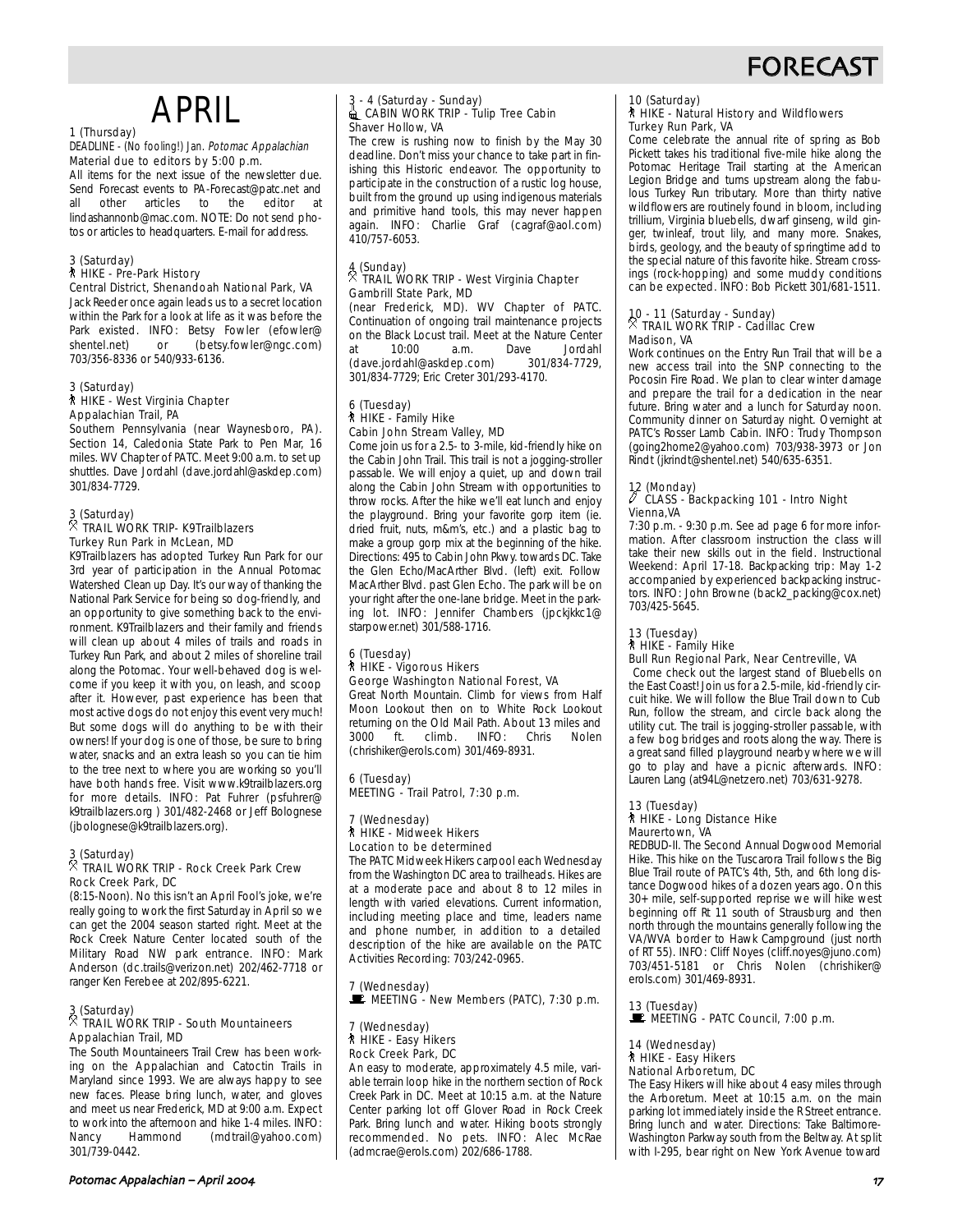# FORECAST

Washington. Continue 2 miles to Bladensburg Road at a major intersection. Turn left and go .4 miles on Bladensburg Road to R Street, NE. Turn left on R Street 0.3 miles to the park entrance. INFO: Gary Abrecht (Gabrecht@AOL.com) 202/546-6089.

#### 14 (WEDNESDAY) ` HIKE - Midweek Hikers Location to be determined

The PATC Midweek Hikers carpool each Wednesday from the Washington DC area to trailheads. Hikes are at a moderate pace and about 8 to 12 miles in length with varied elevations. Current information, including meeting place and time, leaders name and phone number, in addition to a detailed description of the hike are available on the PATC Activities Recording: 703-242-0965.

#### 14 (Wednesday)

MEETING - Mountaineering Section, 8:00 p.m.

#### 14 (Wednesday)

MEETING - West Virginia Chapter, 7:00 p.m. Highacre House, Harpers Ferry, WV

#### 15 (Thursday) ` HIKE - In-Between Hikers Great Falls, VA

A scenic 10 miles over variable terrain at a moderate/fast pace. Five mile option. Meet in lot in front of Park Visitor Center. Entrance fee, \$5.00 per vehicle or pass. Bring lunch/water. No pets. Joint hike with Sierra Club MWROP. From I-495, exit 44 West on Georgetown Pike for 4 miles to Old Dominion Drive. Turn right to Park entrance. Starts at 10:00 a.m. INFO: Nena Ewing 301/652-9147 or Henri Comeau (henricomeau@aol.com).

### 17 (Saturday) ` HIKE - The Hidden Waterfalls of SNP Central District, Shenandoah National Park, VA

This is hike number 6 of the series. Rose River. Envision roses blooming as we ascend Rose River to view these beautiful falls. Hurry before the copperheads and stinging nettles announce the beginning of summer. This will end our series for this season, but we hope to recommence in the fall. This hike is approximately 10 miles with a 1500 foot elevation gain/loss. This series utilizes PATC Map 10. Experienced hikers only. Strenuous. INFO: Susan Bly (sbly@shepherd.edu) 304/876-5177 (day) or 304/258-3319 (7:00 p.m. - 9:00 p.m.).

#### 17 (Saturday)

#### ` HIKE - Waterfall and Wild Flower Series North District, Shenandoah National Park, VA

The eleventh hike of the Waterfall and Wild Flower Series will be 13 miles with a 5-mile shuttle. There will be a scenic but very challenging 1-mile, 1,900 foot climb over rocks up to Skyline Drive from Greasy Falls. If height bothers you don't consider coming. After the climb the hike will be on the AT and Jenkins Gap Trail. A 10-mile option without the shuttle is possible. PATC Map 9. Meet at the Oakton Shopping Center parking lot at 7:30 a.m. INFO: Jack Thorsen, (thorsen4@Juno.com) 703/39-6716 or William Needham, (Needham82@AOL.COM) 410/884-9127.

### 17 (Saturday) . TRAIL WORK TRIP - South Mountaineers Appalachian Trail, MD

Another great event in MD, moving rocks and dirt around and being happy it wasn't your lawn! We meet at 9:00 a.m. in Frederick County. Bring lunch, water, and gloves; expect to hike 1-4 miles and work into the afternoon. INFO: Nancy Hammond (mdtrail@yahoo.com) 301/739-0442.

### 17 (Saturday) . TRAIL WORK TRIP - Stonewall Brigade Great North Mountain, VA/WV

Meet at the Wolf Gap Recreation Area campground parking lot (PATC Map F coordinates E-19) at 9:00 a.m. This trip is subject to prevailing or forecast weather. Check with Hop Long before going to the meeting site. Hop Long (the FSLongs@comcast.net)<br>301/942-6177 or lim Tomlin (itomlin@  $\overline{\phantom{a}}$  or  $\overline{\phantom{a}}$  Jim Tomlin (jtomlin $\overline{\phantom{a}}$ helix.nih.gov).

#### 17 - 18 (Saturday - Sunday)  $\triangleq$  CABIN WORK TRIP - Tulip Tree Cabin Shaver Hollow, VA

The crew is rushing now to finish by the May 30 deadline. Don' t miss your chance to take part in finishing this Historic endeavor. The opportunity to participate in the construction of a rustic log house, built from the ground up using indigenous materials and primitive hand tools, this may never happen again. INFO: Charlie Graf (cagraf@aol.com) 410/757-6053.

#### 17 - 18 (Saturday - Sunday) CLASS - Backpacking 101 Prince William Forest Park, Triangle,VA

This instructional weekend follows the introductory night (see April 12 event listing). The BP101 Introductory Backpacking Course provides those persons, 18 years and older, who have moderate or no backpacking experience with the opportunity to expand their enjoyment of the outdoors through the practice of backpacking. The students will then use their new skills on an overnight backpacking trip May 1 - 2 accompanied by experienced backpacking instructors. INFO: John Browne (back2\_packing@cox.net) 703/425-5645 or see ad page 6.

#### - 18 (Saturday - Sunday) a CLASS - Primitive Tools Workshop Blackburn Trail Center, VA

PATC will be holding a primitive tools workshop to familiarize overseers with proper crosscut saw and ax techniques. Learn how to safely clear a blowdown with hand tools, when and how to use a wedge, swing an ax, and perform a single underbuck. The workshop will include classroom discussion and field exercises using various tools. Note that this is a workshop only and will not result in a certification. Cost is \$20.00 to cover course materials, Saturday dinner, and Sunday breakfast. Blackburn will be open to anyone wishing to arrive the Friday night before the class. INFO: Dan Dueweke (danjan3@cox.net) 703/266-3248.

### 17 - 18 (Saturday - Sunday) . TRAIL WORK TRIP - Acme Treadway Co. Woodstock, VA

OH, Spring! The joys of the forest reborn! The Acme Treadway Company invites you to this Bacchanalia in the sylvan fields west of Woodstock, VA. We will meet at 9:00 a.m. in the restaurant of the Ramada Inn by the Woodstock exit off of I-81 on Saturday, April 17th before proceeding to the work site (OOPS!) Sylvan Fields where, as part of our celebration of Bacchus, we will continue construction of a short relocation of the Tuscarora Trail. We will stay overnight at a nearby Forest Service campground, so be sure to pack your tent. And sleeping bag. If you want to participate and (ever more important) EAT. INFO: Don White (jamesrivercome comcast.net) by Wednesday, April 14.

## 17 - 18 (Saturday - Sunday) . TRAIL WORK TRIP - North District Hoodlums North District, Shenandoah National Park, VA

Aye Chihuahua! Trail work followed by Tex-Mex fare for gringos and banditos! The Hoodlums Trail Crew works on the AT and Blue-Blazed Trails in the North District of SNP. We work hard and enjoy the fruits of our labor afterwards via the theme meal and good company at a facility within the park. Newcomers are always welcome. Come for the day, stay for the evening meal, camp out overnight in SNP – lots of options. Not a bad way to spend a weekend! We meet at Piney River Ranger Station, MP 22 on Skyline Drive, at 10:00 a.m. on Saturday morning.<br>INFO/RSVP: George Walters INFO/RSVP: George Walters (gjwalters@starpower.net) or 410/426-2724.

#### 18 (Sunday)

#### ` HIKE - Green Ridge State Forest Town Hill Flintstone, MD

Join us for this real out-of-town circuit hike that will take us to the summit of Town Hill, the highest point in the Green Ridge State Forest. We'll carpool to the trailhead for this moderate 8.9-mile circuit, with a total elevation gain of a little over 1000 feet. You'll see spectacular views of three states, and even of Town Hill itself. Beware, there are several stream crossings. USGS Quads: Paw Paw, WVa-Md, Oldtown, Md-WVa. INFO: Vince Ferrari (ferrari3@ix.netcom.com) 301/249-2210.

#### 18 (Sunday)

#### ` HIKE - Northern Shenandoah Valley Chapter Appalachian Trail, VA

This is the second of NSVC's Sunday coffee hikes. We will meet at a nearby coffee shop for coffee and conversation and then take a short to moderate hike on the Appalachian Trail. Bring lunch for the trail and plenty of water. INFO: Lee Shaffer (thumpers@visuallink.com) 540/955-0736.

### 18 (Sunday) . TRAIL WORK TRIP - West Virginia Chapter Gambrill State Park, MD

Continuation of ongoing trail maintenance projects on the Black Locust trail. Meet at the Nature Center<br>at  $10:00$  a.m. INFO Dave Jordahl at 10:00 a.m. INFO Dave Jordahl (dave.jordahl@askdep.com) 301/834-7729 or Eric Creter 301/293-4170.

#### 20 (Tuesday) ` HIKE - Family Hike Arlington, VA

Potomac Heritage Trail, Southern Section. Come enjoy Spring on a 3.4 mile kid-paced hike along the Potomac River. We will begin at the Roosevelt Island parking lot and hike up 1.7 miles to the waterfall at Windy Run. We'll picnic along the way, weather permitting. This trail is not jogging-stroller passable. INFO: Lauren Lang (at94L@netzero.net) 703/631-9278.

#### 20 (Tuesday) ` HIKE - Vigorous Hikers George Washington National Forest, VA

Camp Roosevelt. Enjoy Kennedy Peak, loop back on Stephen's Trail to Duncan Knob rock scramble; 15 miles and 3300 ft climb. INFO: Chris Nolen (chrishiker@erols.com) 301/469-8931.

#### 21 (Wednesday) ` HIKE - Easy Hikers River Bend Park, VA

We will hike about 5 miles along the Potomac from River Bend Park to Great Falls Park on the Heritage Trail and return via the Upland Trail. Meet at 10:15 a.m. Some moderate hills and a couple of rocky areas. Bring water and lunch. Directions: Take Beltway to exit 44, Georgetown Pike/Great Falls. Take Georgetown Pike towards Great Falls for 4.4 miles and turn right on River Bend Rd. This is the first right after the stoplight at Great Falls Park. Continue on River Bend Rd. for 2.1 miles to Jeffery Rd, right on Jeffery Rd. for 0.9 miles to River Bend Park entrance. Meet in right hand parking lot below Visitors Center. INFO: Sigrid Crane (ntroibo@worldnet.att.net) 703/938-0954.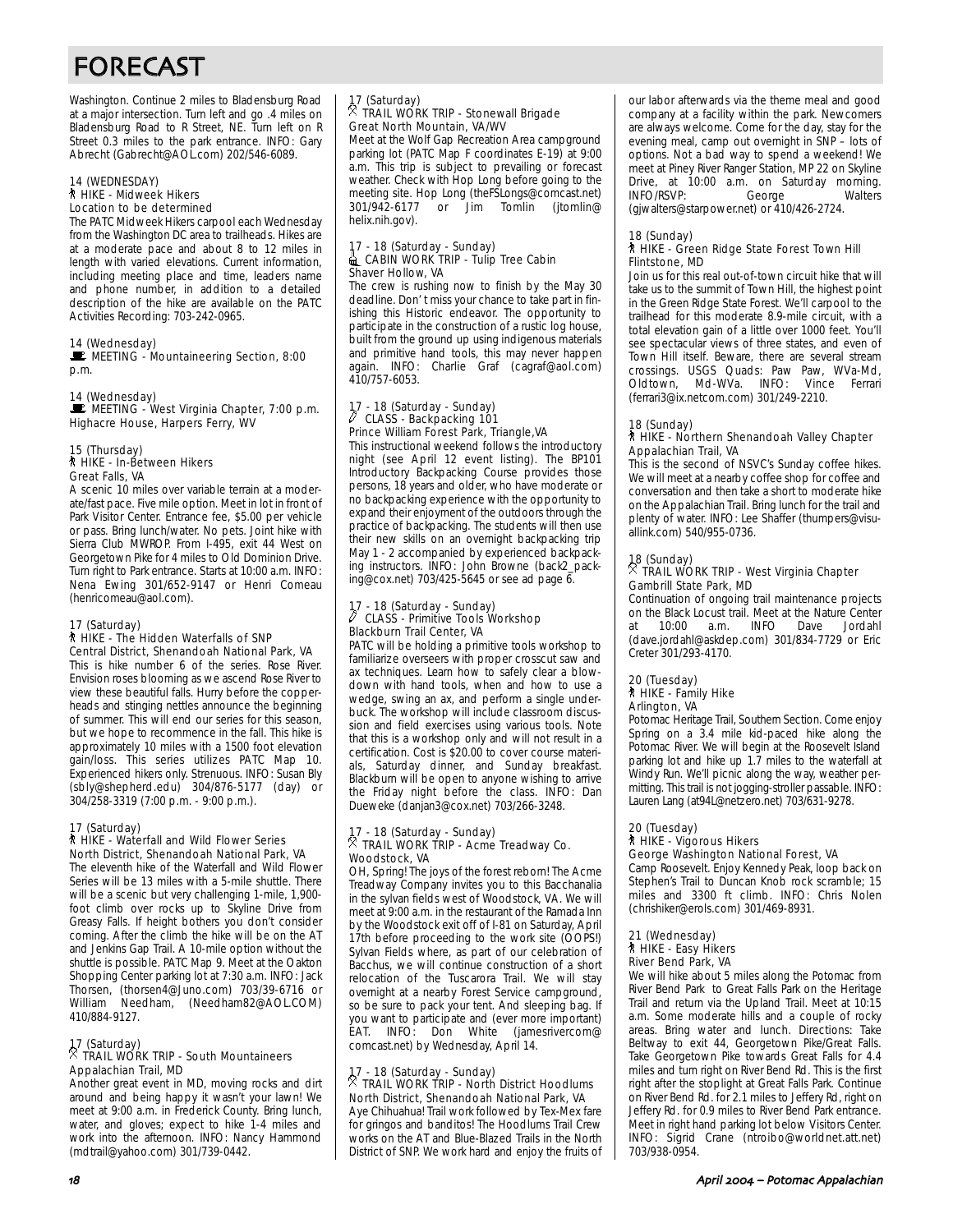## FORECAST

#### 21 (Wednesday) ` HIKE - Midweek Hikers Location to be determined

The PATC Midweek Hikers carpool each Wednesday from the Washington DC area to trailheads. Hikes are at a moderate pace and about 8 to 12 miles in length with varied elevations. Current information, including meeting place and time, leaders name and phone number, in addition to a detailed description of the hike are available on the PATC Activities Recording: 703-242-0965.

### 22 (Thursday) ` HIKE - Celebrate Earth Day Great Falls, VA

A 6 mile hike at Great Falls and River Bend Park. Additional miles an option. See Mather Gorge and the mighty falls of the Potomac. A joint hike with Sierra Club MWROP. Meet at 9 a.m. at parking lot off of Georgetown Pike near Difficult Run. Directions I-495, Exit 44 west on Georgetown Pike for about 03.5 miles to the parking lot on left, (shortly after crossing the Difficult Run Bridge.) INFO: Henri Comeau (henricomeau@aol.com) 703/451-7965.

#### 24 (Saturday)  $\gamma$  HIKE - K9Trailblazers Catoctin Mountain, Thurmont, MD

We'll hike at a moderate pace for a ~8 mile loop through Catoctin Mountain Park. Along the way we'll take in the scenic vistas at Chimney, Wolf, and Hog Rocks. This hike will be on rocky trails and will include some steep climbs (~700 ft total elevation change). Sturdy hiking boots with good ankle support are required. This is a joint hike with K9Trailblazers so well-behaved dogs are welcome as long as you keep them on a leash and scoop up after them. Maps, chocolate, and dog biscuits provided at the trailhead! Bring lunch, snacks, and water for you and your dog. Visit www.k9trailblazers.org for more details. INFO: Pat Fuhrer (psfuhrer@k9trailblazers.org) 301/482-2468 or Jeff (jabolognese@k9trailblazers.org) 410/247-4434.

#### 24 (Saturday) ` HIKE - North Chapter Annapolis Rock, MD

AT Hike VII - Black Rock section. Wolfsville Rd. to I-70/Rte 40-8.5 miles-moderate hike, elevation 400 ft. We will be hiking the crest of a portion of the South Mountain in Maryland. After leaving Wolfsville Rd. We will be on a newly built section of the AT. We will see views at Black Rock/Annapolis Rocks on this hike. INFO: Christopher Firme (bncfirme@ innernet.net) 717/794-2855 after 6:00 p.m.

### 24 (Saturday) . TRAIL WORK TRIP - Rock Creek Park Crew Rock Creek Park, DC

8:15 a.m. -Noon. On this work trip we'll hold the first annual dirt shoveling contest if we get enough contestants. Please come and help make this work trip a success. Meet at the Rock Creek Nature Center located south of the Military Road NW park entrance. INFO: Mark Anderson (dc.trails@ verizon.net) 202/462-7718 or Ranger Ken Ferebee 202/895-6221.

### 24 (Saturday) . TRAIL WORK TRIP - South Mountaineers Appalachian Trail, MD

Another good day of getting dirty and being happy it wasn't your lawn! Newcomers welcomed. We meet at 9:00 a.m. in Frederick County. Bring lunch, water and gloves; expect to hike 1-4 miles and work into the afternoon. INFO: Nancy Hammond (mdtrail@yahoo.com) 301/739-0442.

### 24 - 25 (Saturday - Sunday)<br>▒ CABIN WORK TRIP - Cadillac Crew Appalachian Trail, VA

AT between I-66 and Rte. 50. Join the Crew as we continue work on the Ovoka Farms AT relocation project. The relocation, on land recently purchased by the ATPO, will provide open areas and views to the east. Bring water and a lunch for Saturday noon. Community dinner on Saturday night. Overnight at project site depending on weather conditions.<br>INFO: Trudy Thompson (going2home2@ INFO: Trudy Thompson (going2home2@ yahoo.com) 703/938-3973 or Jon Rindt (jkrindt@shentel.net) 540/635-6351.

### 24-25 (Saturday - Sunday)<br>SPECIAL EVENT - Milam Apple Planting Shaver Hollow, VA

Come spend Saturday, Sunday, or the whole weekend as we plant Milam apple trees on the land tract that includes the Tulip Tree Cabin. This is the heirloom variety for which Milam Gap gets its name! See story on page one of this issue. Overnight accommodations will be at the brand new Tulip Tree Cabin, and will include breakfast. INFO: Bob Pickett 301/681-1511.

### 24 - 25 (Saturday - Sunday) . TRAIL WORK TRIP - Shenandoah Bartenders Central District, Shenandoah National Park, VA Old Rag Mountain. We need volunteers to help get

this popular hiking trail in tiptop shape. No experience necessary. We'll teach you how erosion is minimized on a trail that sees thousands of people every year. Come for just a day or enjoy a primitive backpack camp with experienced hikers. INFO: Cathie Cummins (Cathie@wfa.net) 703/631-7421.

### 27 (Tuesday) ` HIKE - Family Hike Great Falls, VA

Difficult Run Trail. Come check out the trails and the cascading water on this three-mile circuit hike. We will hike along beautiful Difficult Run to its mouth at the Potomac River, and return on the Ridge Trail in Great Falls Park. The trail is jogging-stroller passable, with some mud, rocks, and blowdowns to navigate. We will picnic along the way. Designed for families with young children, but everyone welcome. INFO: Lauren Lang (at94L@netzero.net) 703/631-9278.

#### 27 (Tuesday) ` HIKE - Vigorous Hikers Central District, Shenandoah National Park, VA

Follow the Hazel River, circle Hazel Mountain to descend Hannah Run, returning on the Hot-Short and Sam's Ridge Trails. Then rest up for the 100K on Saturday. About 13 miles and 3000 foot climb. INFO: Chris Nolen (chrishiker@erols.com) 301/469-8931.

#### 27 (Tuesday)  $\blacksquare$  MEETING - Shenandoah Mountain Rescue Group (Business meeting), 7:30 p.m.

#### 28 (Wednesday) ` HIKE - Easy Hikers Vienna, VA

Meadowlark Botanical Gardens. Five miles on dirt and paved trails. We start outside of the Park, about one mile from the entrance. From the Beltway/I-495, exit 47A west onto route 7. Drive 4.5 miles through Tysons Corner, turn left onto Beulah Rd and drive 2 miles to Meadowlark Rd (pass the Park entrance parking lot.) Turn right at Meadowlark Rd and go less than 1 mile to Abbey Oak Drive, a residential area. Bring lunch, water and a poem or other interest to share. Fee: 60 and over, \$2, 18-59, \$4. Starts at 10:15 a.m. INFO: Henri Comeau (henricomeau@aol.com) 703/451-7965.

### 28 (Wednesday) ` HIKE - Midweek Hikers Location to be determined

The PATC Midweek Hikers carpool each Wednesday from the Washington DC area to trailheads. Hikes are at a moderate pace and about 8 to 12 miles in length with varied elevations. Current information, including meeting place and time, leaders name and phone number, in addition to a detailed description of the hike are available on the PATC Activities Recording: 703/242-0965.

### 28 & May 1 (Wednesday and Saturday) a CLASS - Spring on the AT (REI) Bailey's Crossroads, VA

7:30 p.m. Bears Den Trail Center Caretaker, Rob Carey, will visit REI to tell stories about this secret spot on the Blue Ridge Mountains. Learn about the "Castle in the Woods" and the Appalachian Trail Roller Coaster. Discover The Appalachian Trail, the special mountain retreat that Benton MacKaye envisioned over eighty years ago. Then join the Bears Den Outdoor Club for a guided hike on the AT, Saturday, May 1. Just an hour's drive from REI, come experience the forest's spring renewal. Lodging and camping accommodations are available by calling 540/554-8708, or on the Web site: www.bearsdencenter.org. Space limited. INFO/RSPV (required): Mark Nelson (mnelson@rei.com) 703/379-9400.



#### 1 (Saturday) DEADLINE - June Potomac Appalachian Material due to editors 5:00 p.m.

All items for the next issue of the newsletter due. Send Forecast events to PA-Forecast@patc.net and<br>all other articles to the editor at other articles to the editor at lindashannonb@mac.com. NOTE: Do not send photos or articles to headquarters. E-mail for address.

### 1 (Saturday) ` HIKE - Natural History Trillium Hike Linden, VA

G. Richard Thompson Wildlife Management Area. This is Bob Pickett's traditional 8 mile hike through one of the most beautiful forests in our region during this period of the trillium bloom. An outstanding display of over 20 million white-flowered trillium will greet us in shades of pink and white. Also, the yellow lady slippers are always a highlight, as are the often found morel mushrooms, migrating birds (including the scarlet tanager and cerulean warblers), and occasional snake. A moderately difficult hike, with a 1,000 foot elevation ascent, this is Bob Pickett's favorite hike of the year! Reserve early; it will fill up. INFO: Bob Pickett 301/681-1511.

#### (Saturday)

#### ` HIKE - Pine Grove Furnace Appalachian Trail, PA

Section 13, State Park to Caledonia State Park, 19 miles. WV Chapter of PATC. Meet 9:00 a.m. to set up<br>shuttles. INFO: Dave Jordahl shuttles. INFO: Dave Jordahl (dave.jordahl@askdep.com) 301/834-7729.

#### - 2 (Saturday - Sunday) ica Columbury Collection,<br>■ CABIN WORK TRIP - Tulip Tree Cabin Shaver Hollow, VA

The crew is rushing now to finish by the May 30 deadline. Don' t miss your chance to take part in finishing this historic endeavor. The opportunity to participate in the construction of a rustic log house, built from the ground up using indigenous materials and primitive hand tools. This may never happen again. INFO: Charlie Graf (cagraf@aol.com) 410/757-6053.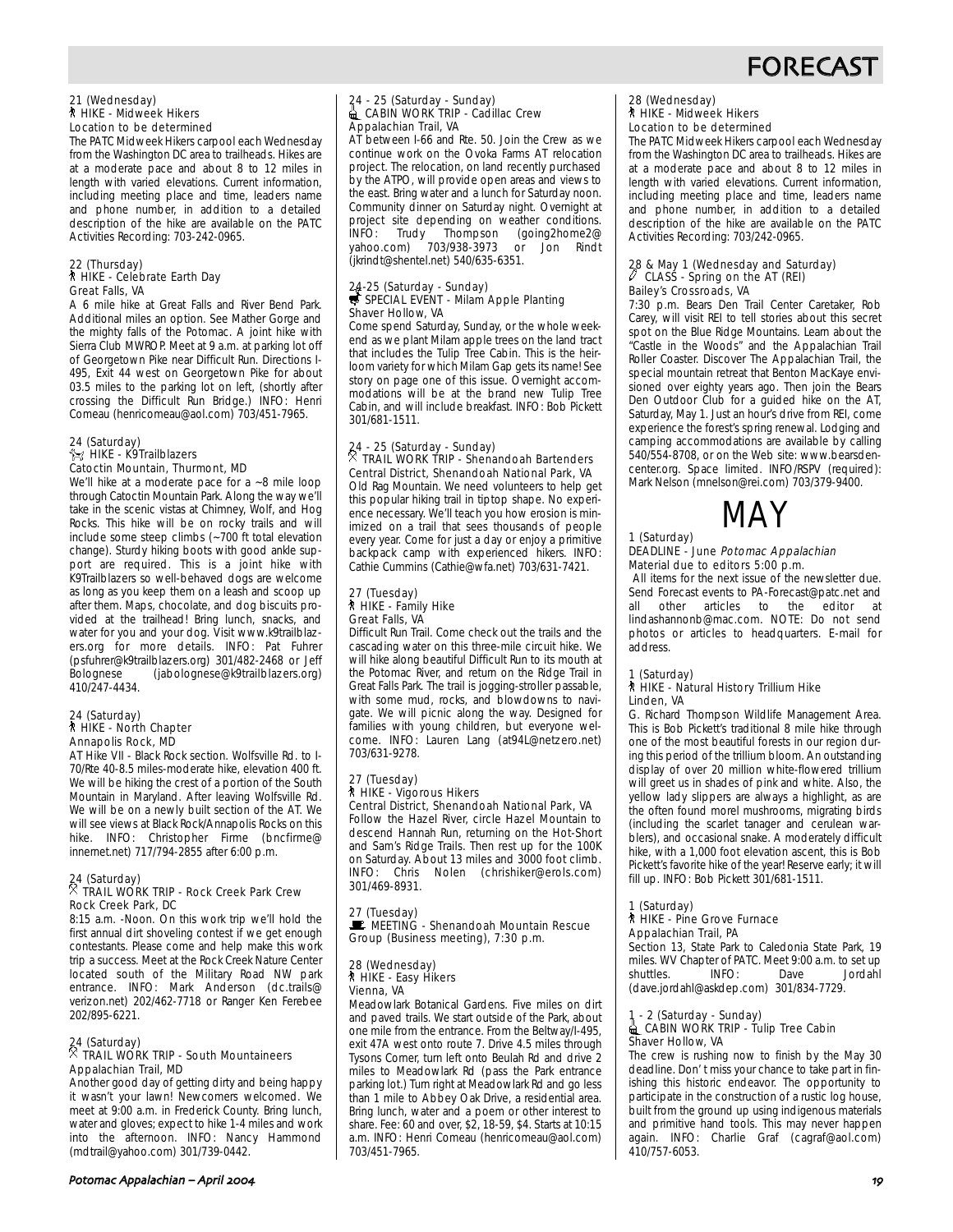### 1 – 2 (Saturday – Sunday) a CLASS - Backpacking 101 Location: TBD

Overnight Backpacking Trip. For students enrolled in the class, trip destination and times TBD. INFO: John Browne (back2\_packing@cox.net) 703/425-5645 or see ad in this issue on page 6.

### 1 - 2 (Saturday - Sunday) a CLASS - Wilderness First Aid (WSC) Alexandria, VA

A program of the Wilderness Safety Council, this eighteen-hour class includes classroom study, hands-on practice, and results in a two-year certification. The cost is \$160. Registration is limited to 25 people. More information and registration at: www.wfa.net. Contact: Christopher Tate 703/836-8905.

### 2 (Sunday) . TRAIL WORK TRIP - West Virginia Chapter Gambrill State Park, MD

WV Chapter of PATC. Continuation of ongoing trail maintenance projects on the Black Locust trail. Meet at the Nature Center at 10:00 a.m. Dave Jordahl<br>(dave iordahl@askdep.com) 301/834-7729 (dave.jordahl@askdep.com) 301/834-7729; Eric Creter, 301/293-4170.

#### 4 (Tuesday)  $\mathbf{\mathbf{\mathbb{P}}}$  MEETING - Trail Patrol, 7:30 p.m.

#### 5 (Wednesday) ` HIKE - Easy Hikers Great Falls, VA

We will hike about 4.5 moderate miles through Great Falls Park in VA. Meet at the Visitor Center at 10:15 a.m. and bring lunch and water. Directions: Exit the Beltway at Exit 13 and go west on Georgetown Pike (VA 193) 4.1 miles to light at Old Dominion Dr. Turn right and go 1.1 miles to parking lot. An admission fee might be charged. INFO: Shirley Rettig 703/836-0147.

5 (Wednesday)<br>█ MEETING - New Members (PATC), 7:30 p.m.

#### 6 (Thursday) ` HIKE - In-Between Hikers Seneca Creek State Park, MD

Moderately paced eight-mile circuit hike in Seneca Creek State Park along a stream and around Clopper Lake. Meet at 10:00 a.m. at the Park Visitor's Center. Directions: Take I-270 north towards Frederick to exit 10, Clopper Rd/West Diamond Ave., Rt. 117. After exiting, go right (west) on Rt. 117. Proceed approximately 2 miles on Rt. 117 to the Park entrance on left. You will see brown signs on Rt. 117 directing you to the Park. After turning into the Park, turn right at the sign pointing to the Visitor's Center. Park in the Visitor's Center parking lot. Bring lunch, water, no pets. Joint hike with Sierra Club. INFO: Marjorie Richman (mar0522@aol.com) 301/320-5509.

### 8 (Saturday) ` HIKE – Shockeys Knob Circuit Shockeys Knob, VA

Enjoy a 6.5 mile, 800 ft. elevation gain, circuit hike that takes in great views at High Rock and Caskeys Cliff and a stop enroute to attend the dedication of the new Shockeys Knob Shelter. We will be hiking on the Tuscarora, Packhorse, High Rock, and Mini Knife Edge trails. INFO: Walt Smith (wsmith@ visuallink.com) 540/678-0423.

### 8 (Saturday)<br>
SPECIAL EVENT - Shelter Dedication Shockeys Knob, VA

2:00 p.m. Dedication of Shockeys Knob Shelter adjacent to the Tuscarora Trail on Shockeys Knob in VA. Guest speaker is Harry Thompson who was Shelters Committee Chair when the Pinnacle Shelter was dedicated on Great North Mountain in 1990. INFO: Frank Turk, (frankturk@aol.com) 301/249-8243.

#### 8 (Saturday) . TRAIL WORK TRIP - Rock Creek Park Crew Washington, DC

8:15-Noon. Make your mother proud by volunteering on the trails of Rock Creek Park. Meet at the Rock Creek Nature Center located south of the Military Road NW park entrance. Contact: Mark Anderson (dc.trails@verizon.net) 202/462-7718 or ranger Ken Ferebee 202/895-6221.

## 8 (Saturday)<br><sup>8</sup> TRA "

#### . TRAIL WORK TRIP – Shenandoah Bartenders Appalachian Trail, VA

Stony Man, Meet at Skyland Lodge for breakfast, then work on grooming the AT trail section from the stables to Little Stony Man cliffs. With the Lodge close by, this easy section of trail offers breathtaking views. This is the perfect opportunity for first timers to get involved with trail maintenance. INFO: Cathie Cummins (Cathie@wfa.net) 703/631-7421.

## 8 - 9 (Saturday - Sunday) . TRAIL WORK TRIP - Cadillac Crew Potomac, MD

C&O Canal. The Crew will assist overseer Georgeann Smale in trail repairs on the popular Billy Goat Trail. Always an adventure, the trail provides a challenge and many views of the Potomac River Gorge. Bring water and a lunch for Saturday noon. Community dinner on Saturday night. Overnight at nearby C&O Camp site. INFO: Trudy Thompson (going2home2@yahoo.com) 703/938-3973 or Jon Rindt (jkrindt@shentel.net) 540/635-6351.

### 9 (Sunday) ` HIKE - Strenuous Central District, Shenandoah National Park, VA

Come and hike one of the most popular loops in the park, Cedar Run/White Oak Canyon, with an extension up to Hawksbill Summit. You'll see spectacular waterfalls with springtime flows, and beautiful views at the summit. Approximately 9.5 miles, with a total elevation gain of over 3,000 feet. PATC map 10. INFO: Vince Ferrari (ferrari3@ix.netcom.com) 301/249-2210.

### 10 (Monday) . TRAIL WORK TRIP – Shenandoah Bartenders Old Rag Mountain, VA

Weather permitting, a quiet weekday will allow touch up of paint blazes on the Ridge Trail. It's always nice to hike Old Rag without the crowds, even with a paint cup in hand! No spilling! INFO: Cathie Cummins (Cathie@wfa.net) 703 631-7421.

11 (Tuesday) MEETING - PATC Council, 7:00 p.m.

#### 12 (Wednesday) ` HIKE - Easy Hikers Wheaton Regional Park, MD

Meet at 10:15 a.m. near the miniature train station in Wheaton Regional Park. From the Capital Beltway (I-495) take exit 31, Georgia Avenue, North. Travel north about 2 or 3 miles on Georgia to Shorefield Road (traffic light and small shopping center). Turn right on Shorefield and turn right at the park entrance to the parking lot near the train station. Bring lunch and water. INFO: John Giblin 301/585-5172.

### 12 (Wednesday)

MEETING - Mountaineering Section, 8:00 p.m.

#### 15 (Saturday) . TRAIL WORK TRIP - Stonewall Brigade

## Great North Mountain, VA/WV

Meet at the Wolf Gap Recreation Area campground parking lot (PATC Map F coordinates E19) at 9:00 am. This trip is subject to prevailing or forecast weather. Check with Hop Long before going to the meeting site. Hop Long (the FSLongs@comcast.net)<br>301/942-6177 or Jim Tomlin (jtomlin@ Jim Tomlin (jtomlin@ helix.nih.gov).

### 15 - 16 (Saturday - Sunday) . TRAIL WORK TRIP - Acme Treadway Co. Woodstock, VA

Okay, just in case you weren't able to work with us on the Tuscarora Trail relocation in April, here's the answer to your dreams: we're going back out in May to finish the project! We will meet at 9:00 a.m. in the Ramada Inn restaurant in Woodstock immediately by the exit for that town off of I-81 and we shall (again) camp overnight at a forest service campground near the work site. If you wish to be a part of this Very Important Project, e-mail Don White (jamesrivercom@comcast.net) by Wednesday, May 13.

#### ` 22 (Saturday) HIKE - North Chapter Clarks Valley, PA

Appalachian Trail Hike II-Susquehanna River to Clarks Valley Pa (Rte 325) 16.6 miles in length. Excellent view's of the Susquehanna River and the valley below as we hike north on the trail. We will be stopping at the Peters Mtn. Shelter. We will be crossing PA Rte 225 on the newly constructed footbridge on this hike. So come on out on this hike. INFO: Christopher Firme (bncfirme@innernet.net) 717/794-2855 after 6:00 p.m.

### 22 - 23 (Saturday - Sunday) a CLASS - Wilderness First Aid (ATC) Carlisle, PA

This is a bargain rate for a top-rate class, held at ATC's Scott Farm. The fee is \$93. You must sign-up by April 17. A maximum of 25 students will be accepted. INFO Pete Brown (peter.brown4@worldnet.att.net) 410/343-1140 or ATC's Ian Nelson, 717/258-5571.

#### 25 (Tuesday)

MEETING - Shenandoah Mountain Rescue Group (Business meeting), 7:30 p.m.

### 29 - 31 - (Saturday - Monday) . TRAIL WORK TRIP - Cadillac Crew Stanardsville, VA

PATC Vining Tract. Memorial Day weekend is a great time to join the Crew as we maintain some tract trails and clear around cabins. Vining Tract provides a lot of opportunities to enjoy the outdoors. Bring water and a lunch for Saturday noon. Community dinner on Saturday night. Overnight at Mutton Top Cabin – great views. INFO: Trudy Thompson (going2home2@yahoo.com) 703/938-3973 or Jon Rindt (jkrindt@shentel.net) 540/635-6351.

### 30 (Sunday)<br>SSPECIAL EVENT - Tulip Tree Cabin Dedication Shaver Hollow, VA

The crew is rushing now to finish by the May 30 deadline. Don' t miss your chance to take part in finishing this Historic endeavor. The opportunity to participate in the construction of a rustic log house, built from the ground up using indigenous materials and primitive hand tools. This may never happen again. INFO: Charlie Graf (cagraf@aol.com) 410/757-6053. ❏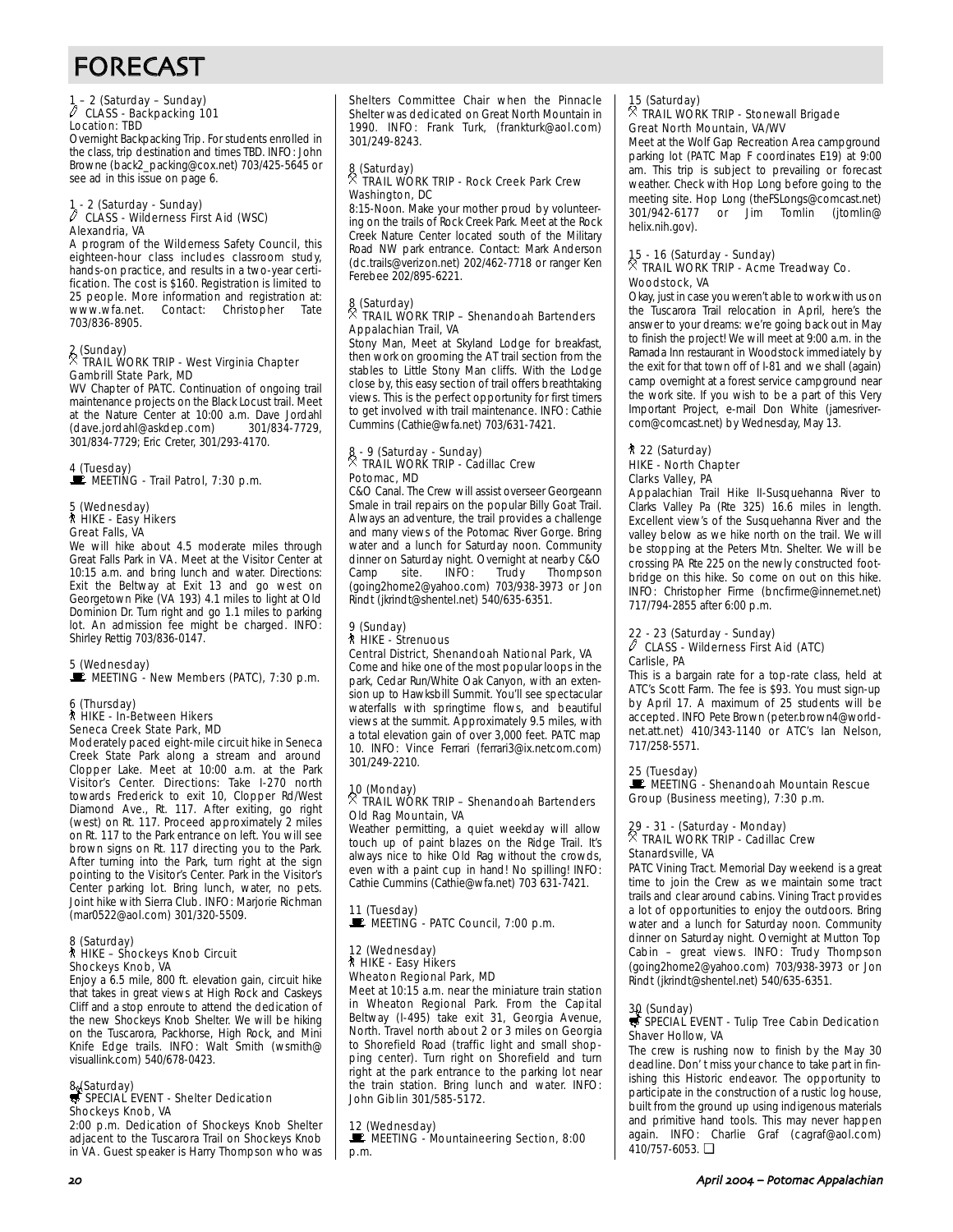### **NEW NOTICES**

LOOKING FOR SOME WOMEN TO HIKE WITH: Any of you ladies interested in hiking sections of the AT - mostly by slackpacking, dayhiking and occasional overnight? I've finished about 1/2. Let's<br>compare notes. INFO: Stacy compare notes. INFO: Stacy (dslabare@corlink.com.) 304/358-3154

ARE YOU LOOKING TO GET AWAY to the mountains for the day or weekend, have fun and meet new people all while doing something worthwhile? If so, we have the perfect opportunity for you. We are forming a new crew to work on and around the Blackburn Trail Center. Meeting on a monthly basis, we will carry out work projects at the Center and along the AT in the Northern Virginia/West Virginia District. Work at the Blackburn Center will include new construction, day-to-day maintenance and painting, and grounds and road upkeep. Trail projects will be at the request of the trail volunteers as needed. We are looking for a few good members willing to put a good day or a weekend worth of work and we welcome all skill levels. Each trip will end with a community meal made up of good food and<br>qood company. INFO: Chris company. (trailbossbtc@msn.com) 703/924-0406.

DAYTIME RESERVATIONISTS NEEDED If you are available during the day to work a busy reservation desk, I've got an opening for you on alternate Thursdays. I really need to secure a volunteer every other Thursday afternoon between 12 noon and 2 p.m. Will train. No pressure calls. Please call Pat Fankhauser at 703/242-0693, Ext. 17 if you can help us out.

BEARS DEN TRAIL CENTER is in need of immediate part-time assistant managers and has openings for two summer internships that include on-site housing. Bears Den is located right on the A.T. near Bluemont, Virginia and offers accommodations to A.T. hikers, hostellers, families, youth groups and other organizations. The primary responsibility is to welcome guests and provide them with a pleasant and comfortable visit. Guest registration, house keeping, and store sales are some basic roles. For more information, please email info@bearsdencenter.org or call 540/554-8708.

TREKKERS WANTED to round out a group trekking in Nepal for 3 weeks from Oct. 14 to Nov. 7. This will be in the Annapurna region of Nepal, moderate to strenuous hiking. The highest pass will be ca. 17,000 ft. INFO: David (dsaah@cox.net) 703/352-4685.

VACATION RENTAL: NEW HOME on 45 acres near the Tuscarora Trail in Gore, VA. 3 br/2ba fully equipped home with central heat/air, woodstove, satellite TV, stereo, fenced yard, BBQ grill and much more. \$350 per weekend (three nights) or \$700 per week. Please see VRBO.com for more info and pictures. Pets welcome. Call Tyler at 276/523-3796.

FRIENDS OF CUNNINGHAM FALLS AND GAM-BRILL PARKS NEEDS YOUR HELP: The volunteer organization coordinating activities in support of Cunningham Falls and Gambrill State Parks in Maryland welcomes the involvement of motivated "new blood". Traditionally, the Friends group has done tremendous work in support of the park and its current viability is in question. New volunteers have the opportunity to make a major, positive impact on this organization. For details con-<br>tact Rick Canter (southmountaineers@ tact Rick Canter (southmountaineers@ yahoo.com) 301/594-4379.

# NOTICES

### VOLUNTEER OPPORTUNITIES

SALES COMMITTEE VACANCY: A person with experience in Sales and Marketing is sought to serve as chairman of the Sales Committee that oversees the pricing of products and services including maps, publications, resale items, and cabin rentals, and, in collaboration with other appropriate committees, recommends cost-effective changes in procedures. Interested people should send a resume to Wilson Riley,<br>Director of Administration, at Administration, at wriley@patc.net or fax it to 703/242-0968.

DAYTIME AND EVENING CABIN RESERVATIONISTS NEEDED: Openings are available to any individual who can give attention to detail, work independently, and work under pressure some seasons of the year. Daytime volunteers are needed on Thursday afternoon between 12 noon and 2 p.m. Evening volunteers are needed to take one or two nights per month. We Need You Now! Call Pat Fankhauser for interview at 703/242-0693 or e-mail, pfankhauser@patc.net.

WE NEED SOMEONE TO HELP POUR PAINT for trails and corridor workers. Contact Heidi Forrest (hforrest@patc.net) 703/242-0315 x12.

DO YOU HAVE A KNACK FOR HANGING TOOLS? We could use your help in the HQ Tool Room. Contact Liles Creighton (lcrei@aol.com) 410/573-0067.

### **HELP WANTED**

REQUEST FOR VOLUNTEERS: Trail Crew Maintenance, DC-Based. Want some trail maintenance experience and exercise, but still sleep in your own bed? Is Shenandoah National Park just too far a drive? I've got all these problems and will try to fill a need by building a localbased trail crew. The Potomac River Trail Crew will work one day a month, mostly just 9 a.m. to 1 p.m. The crew would begin its focus on the Potomac Heritage Trail on the VA side of the river, but the crew could also help in Rock Creek and Great Falls; both MD and VA sides. Any takers? INFO: Bruce Glendening (bglendening@yahoo.com) 703/532-9093 (night).

**C&O CANAL NATIONAL HISTORICAL PARK** is seeking volunteers for the Williamsport Visitor Center. The positions involve staffing the visitor center and bookstore, and can include informal interpretation. We are looking for people who can volunteer as part of a regular schedule. INFO: Gloria Updyke (Gloria\_Updyke@nps.gov) 301/582-0813.

CALLING ALL LAWYERS, ACCOUNTANTS AND TAX ATTORNEYS. Virginia has enacted a new law that permits donors of conservation easements to sell the tax credit and reap a substantial cash infusion. PATC owns property in Virginia that would be eligible for such a rebate. The club needs you to help write the proposals that would help the club save thousands of dollars. Contact: Phil Paschall (bettycox@erols.com), 540/882-3027. But hurry – before the state changes its mind.

CAMP TRAILS BACKPACK. Barely used, approx 3500 cubic inches, with external frame, six large outside pockets. Just the thing for extended trips ... room for all your gear. Great value. \$35 obo. Contact John (jtmoore20112@comcast.net).

FOUND IN MID-DECEMBER AT HIGHACRE, possible gifts to someone were found in two plain brown handled bags. Please contact Pat at PATC at 703/242-0693, Ext. 17 during the day.

FOUND AT MUTTON TOP CABIN in early December, boots and glasses. Contact Ballard Troy at 301/864-3878.

LAND MANAGEMENT OPPORTUNITIES: The Land Management Committee is looking for volunteers with various skills to help out on several important projects. We are hoping to find members with the following professional skills that they can apply at PATC.

**GIS Specialist** - Help start and develop the clubs GIS capabilities.

**Forester** - Assist committee in developing Forestry Plans for club lands. We have a process and existing leadership but have a lot of land to cover.

Surveyor - Assist committee members in identifying boundaries on our existing properties. Assist in purchasing of new properties identified for cabins and trail protection.

Land Appraiser - Assist the club in determining values of potential land purchases and conservation easements. Efforts are targeted in the VA, PA, MD and WV areas.

If you're interested in helping out in any of the above areas please contact Chris Mangold at csm5749@yahoo.com.

#### **FOR SALE**

FORD 250 SUPERVAN Custom Conversion Camper for sale. All its 115,000 miles have been on longdistance trips. 5.8 liter V-8 engine with 4 speed/overdrive gives 16 mpg on the highway and has ample power for mountain travel. Want to sell because my wife's handicap and I want to get a passenger vehicle for shuttling hikers. Available for trial use before April in VA. References offered. If interested, contact Dave and Julia Appel (jsappel@netnet.net) or 715/253-2687.

#### **TRAIL OVERSEER OPPORTUNITIES**

PATC OVERSEERS GET DISCOUNTS from the following merchants who support our volunteer programs: Blue Ridge Mountain Sports (Charlottesville, Tidewater) – 20%, Hudson Trail Outfitters (Metro DC) – 15%, The Trail House (Frederick, Md.) – 15%, Casual Adventures (Arlington, Va.) – 10%, Campmor (mail order via PATC HQ) – 10%, and Weasel Creek Outfitters in Front Royal – 10%. Check the back page of the PA for the latest trail, cabin, and shelter overseer opportunities. All PATC members receive a 10% discount from Blue Ridge Mountain Sports. Be sure to have your membership ID or overseer ID ready when you shop.

Notices are published free of charge for PATC members only. PATC cannot vouch for any of the advertised items. No commercial advertisement or personal notices unrelated to hiking will be accepted. Deadline for inclusion is the first day of the month preceding issuance of the newsletter. Notices will be run for 3 months, at the discretion of the editor, unless we are otherwise advised. ❏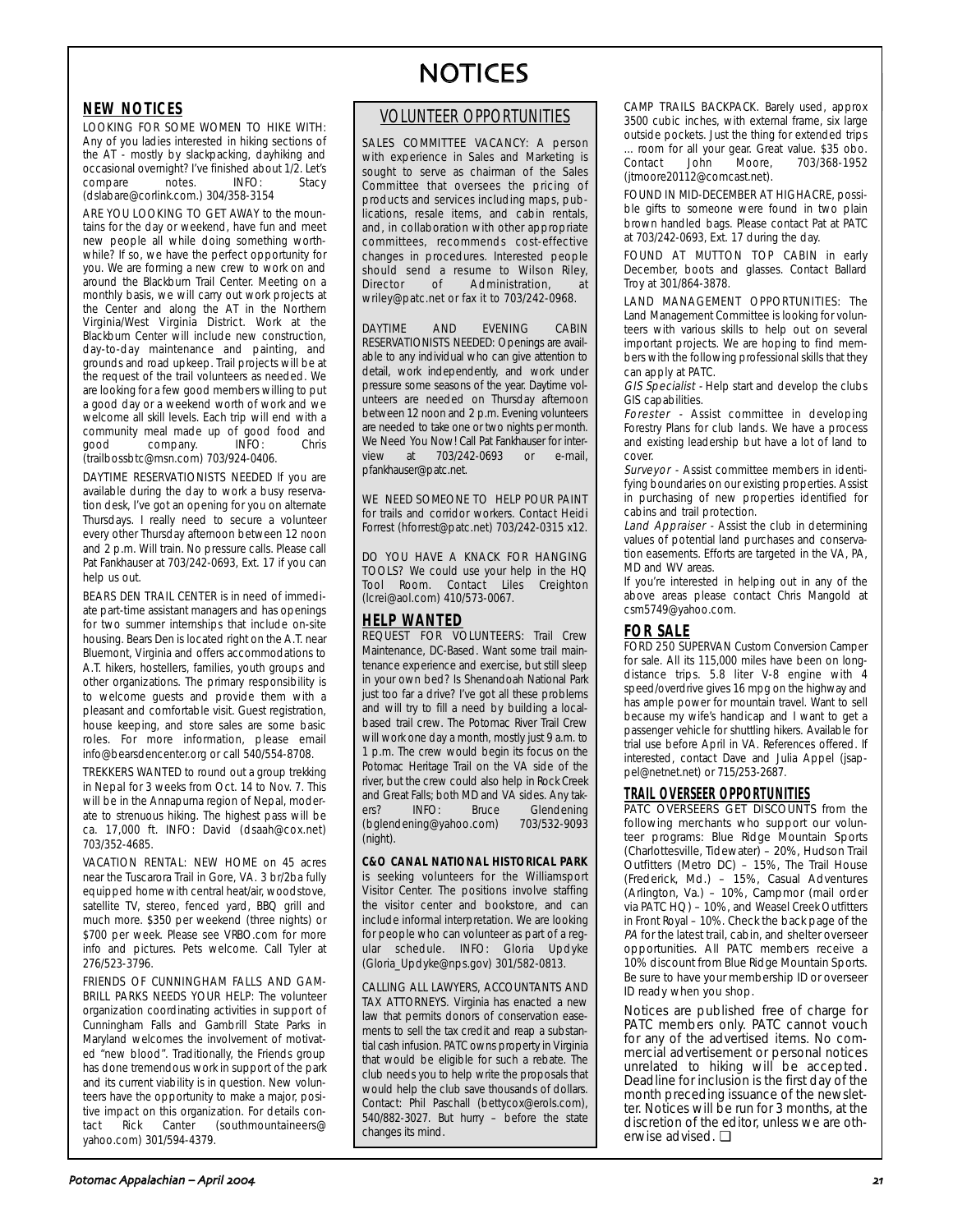# TRAILHEAD

 $\mathbf{B}$ y the time the April *PA* is distributed, most overseers will have visited their trails and assessed winter damage from blowdowns and frost heave, and are making plans for the coming season. After last year's abundance of rain and hurricane Isabel, memories of excessive weeds and trails littered with blowdowns and broken limbs are strong on our minds. Will the loss of canopy have an impact on weed growth? Do I need to add a few new waterbars this year? Yes, there is a lot that needs to be done but it is a chore to enjoy. As you will read below, plans are being made.

### **PATC/USFS Meeting**

USFS's Don Sawyer and PATC's Liles Creighton led a meeting of their respective trail managers at PATC Headquarters on Feb. 21 to discuss plans for this year's activities. The dates for the Massarock Crew's work weeks have been set for June 6-11, 13-18, and Sept. 12- 17, 19-24. This year the crews will assemble at Trout Pond on Sunday afternoon for each work week and on Monday morning drive to Hunkerson Gap in Forest Service vehicles. From the gap they will hike to their "spike camp" (meaning a primitive site with no facilities) in the work area, not returning to Trout Pond until Thursday evening. Plan to bring a small tent, pad, sleeping bag, and suitable clothing and



Just another Isabel mess to be dealt with. What would we do without our valiant overseers? Hope the trails are looking better than this in your neck of the woods

personal gear. ATVs will be used to haul gear and supplies from Hunkerson Gap to the spike camp. In order to keep the crew sociable, the USFS will provide bag showers.

As usual, the subject of chainsaw certification was discussed. USFS will continue to train sawyers for certification using their guidelines. They will only recertify those sawyers they initially trained and certified. Park Service or ATC certification will be honored while working on USFS trails as long as sawyers have USFS-required protective gear.

The USFS/PATC Visitor in the Forest agreement needs to be renewed. The USFS will update the agreement prior to circulating it for approval. It was agreed that next year's meeting will be held at USFS Headquarters in Edinburg. The meeting closed with a round of pizza.

### **Hoodlums are Ready to Go**

Hoodlums Crew Chief George Walters and District Managers John McCrea and Dick Dugan will welcome in spring in the North District of SNP via a work trip with a group from the George Washington University's outdoors program scheduled for early April, followed by the Hoodlums' southwestern work trip on the third weekend of the month. Hola de los Hoodlums! – Somos los banditos del norte!

### **New Rock Creek Season**

The Rock Creek Park Trail Crew will kick off the 2004 season with a special April Fool's work trip on Saturday April 3. The new season promises to be action-packed. Already, District Manager Mark Anderson and Ranger Ken Ferebee have discussed several projects to mitigate erosion problems made worse by hurricane Isabel last year. A trail reroute, the rebuilding of stream crossings on the infamous Soapstone Valley Trail, and other projects are on tap. Ten trips are on the schedule this year, including a finale picnic in October that is being made into an annual event. Last year's appreciation picnic - the first ever for the Rock Creek crew - featured BBQ from Rocklands in Glover Park and was attended by a dozen crew regulars and a couple newcomers. Volunteer T-shirts being distributed to repeat trip workers have been a big hit, and the D.C. crew will be on the lookout for new people to give T-shirts to in 2004.

### **Overseer Training Ground in Rock Creek Park**

Rock Creek Park's Saturday work trips have been a fertile recruiting ground for new trail overseers over the past year or so, as six trail sections have been filled with regular work trip attendees. Most recently, Christine Plepys, Linda Rowan, and Gabrielle Czaja all took on sections of trail after spending time toiling on Saturdays with the crew. Donald Titus, John Hampton, and Dave Holton are also among those who regularly come out on Saturdays and have additionally taken on a section of trail. Mark Anderson, the Rock Creek district manager, is pleased so many people who volunteered on Saturdays are willing to extend their duties. Recruiting from the Saturday work crew is ideal, as it allows the opportunity to fill positions with people who have already shown an enthusiasm for working on the trails. Additional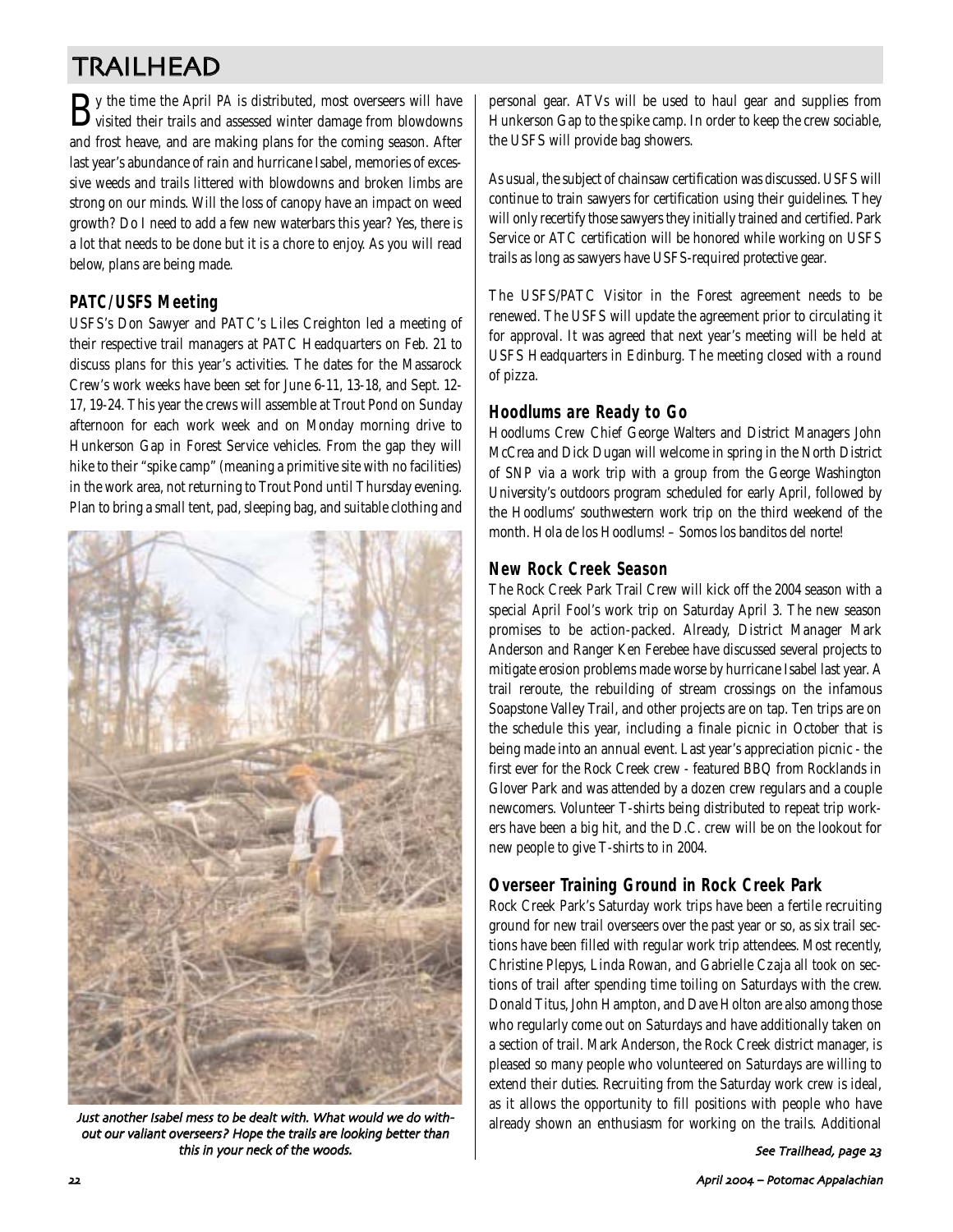#### Trailhead, from page 22

recruiting is under way, and Mark expects to fill more overseer slots from work trip volunteers in 2004.

### **Will You Qualify?**

The Blue and White Crew will host the Annual Overseer Workshop over the weekend of June 5-6. The workshop fills fast. If you're interested, check the crew's Web site at www.blueandwhitecrew.org, or e-mail Kerry Snow at kerry@trailcrews.net.

The crew is also accepting applications for crew membership. A very exclusive organization, the crew typically accepts only one or two new members per year, selected from thousands of eager applicants. Good standing in the District of Columbia Social Register will help the aspiring "B&Wer," but is no guarantee of acceptance. All applicants must, as a minimum, have a Roman numeral after his or her name (e.g., Mr. M.W. "Muffy" Holland IV) or have made a hefty contribution to an approved charity (e.g., the Paull & Snow Small-Scale Brewing Research Center). Accepted applicants will receive the treasured Crew Blue Blazer, the B&W signet ring, a sterling silver pruning saw, and will be instructed in the numerous secret rites and rituals of the ancient organization (including the B&W "Paddlewheel of Humility"). For more information, contact Kerry "Biff " Snow XVI, at kerry@trailcrews.net.

### **Some Braved the Ice AND Snow**

John McCrea, Dick Dugan, and Bernie Stalmann tested conditions in the SNP North District in late February. Trails weren't as slippery as they expected due to the previous warmer days. They managed to chainsaw blowdowns on a section of Dickey Ridge Trail and to crosscut (easier to carry than a chainsaw on icy trails) a section of the AT. It was great to get out after months of being cooped up due to the weather. Even Indian Run Maintenance Hut felt like home.

### **Off-Season Repairs**

Pete Gatje, DM for SNP South Blue Blaze, had some bodily repairs instead of working on trail tools. His knee and meniscus were the subject of attention – this time. Pete says the UVA surgeon did a great job, and he was able to walk out of the surgical center within two hours after surgery started. He feels pain-free and has been given a clean bill of health with no restrictions. Just in time for the new trail season – now to sharpen and clean all those tools.

### **Benton MacKaye Trail Project**

PATC is not the only organization with major trail projects. The Benton MacKaye Trail Association recently received approval



of an 85-mile trail extension through the Cherokee and Nantahala National Forests in eastern Tennessee and western North Carolina. Following years of paperwork and negotiations, including EPA requirements, the effort has finally paid off.

The extension almost doubles the length of the existing Benton Mackaye Trail and will pass through three wildernesses: Little Frog and Citico in Tennessee and Kilmer-Slickrock in North Carolina. Eventually the extension will hook to the AT in the southeastern part of the Smokies, providing a great southern loop of 400 miles, Springer Mountain to the Smokies and return. Future plans include another 90-mile section through park lands that will lengthen the trail to 275 miles and connect to the AT at Davenport Gap. The two footpaths would form a complete figure-eight from the terminus at Springer Mountain. Volunteer work crews have already begun clearing for the approved extension and hope to complete it by December 2005 – a very ambitious project.

Please send any interesting tale, technical advice, individual or group accomplishments, and trail maintenance questions to Trailhead, c/o Jon Rindt, 621 Skyline Forest Drive, Front Royal, VA 22630 or to jkrindt@shentel.net. ❏

POTOMAC APPALACHIAN (UPS-440-280) ©2004, Potomac Appalachian Trail Club, Inc. Published monthly by the Potomac Appalachian Trail Club, 118 Park Street, S.E., Vienna, VA 22180.

Periodical class postage paid at Vienna, VA. Postmaster: send address changes to: Potomac Appalachian Trail Club, 118 Park Street, S.E., Vienna, VA

22180

Subscription: (Free with PATC membership) \$6.00 annually; \$.70 single copies.

Potomac Appalachian – April